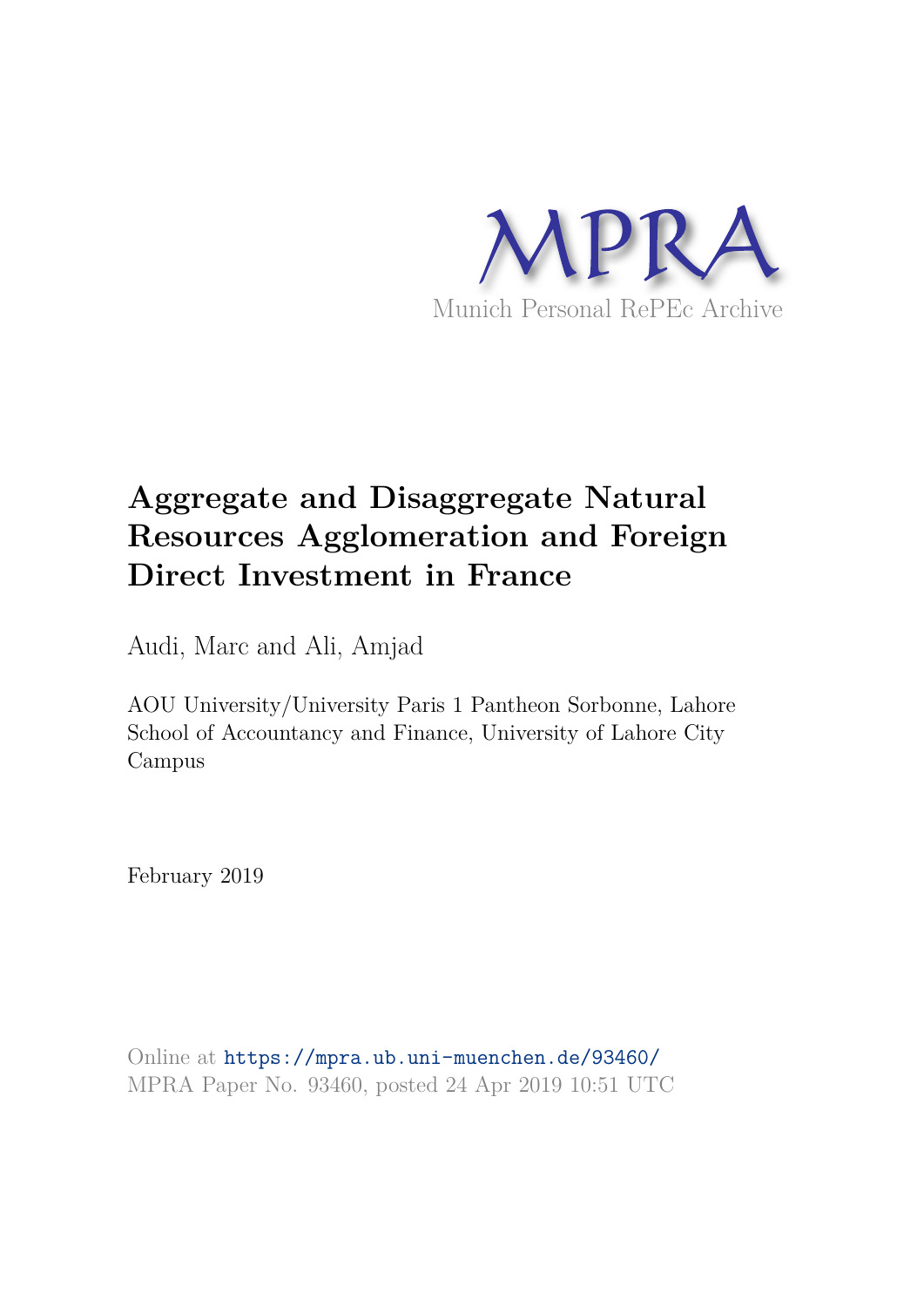# **Aggregate and Disaggregate Natural Resources Agglomeration and Foreign Direct Investment in France**

# **Marc Audi**

AOU University/University Paris 1 Pantheon Sorbonne.

### **Amjad Ali\***

Lahore School of Accountancy and Finance, University of Lahore City Campus.

#### **Abstract**

The inflow of foreign direct investment shows the economic and political strength of a country (Bevan & Estrin, 2004). Resources agglomeration and foreign direct investment have a theoretical and empirical relationship (Carlton, 1983; Hansen, 1987; Krugman, 1991; Wheeler and Mody, 1992; Friedman et al., 1992; Head et al., 1995; Henderson and Kuncoro, 1996; Head and Ries, 1996; Devereux and Griffith, 1998; Head et al.,1999; Guimaraes et al., 2000). This paper has examined the impact of aggregate and disaggregate natural resources agglomeration on foreign direct investment in the case of France from 1989 to 2012. Seven different model specifications are used for empirical analysis. The inflow of foreign direct investment from Greece, Australia, Austria, Germany, Canada, Finland, Ireland, Hungary, Israel, Japan, Italy, Republic of South Korea, Switzerland, Norway, Netherlands, Poland, Spain, Portugal, Sweden, Turkey, United States, Mexico, Korea and United Kingdom in France is taken as the dependent variable. Total natural resources agglomeration, population density, trade openness, secondary education, taxes, inflation rate, primary education, agriculture land agglomeration, forest agglomeration, oilproduction agglomeration, mineral production agglomeration and natural gas production agglomeration are selected as explanatory variables. The results show that aggregate and disaggregate natural resources agglomeration are important indicators of foreign direct investment. The results show that the population density is a key indicator of foreign direct investment, the current population growth of France and many developed countries is below the replacement rate. Agriculture land agglomeration, oil production agglomeration and mineral production agglomeration are the inputs of many economic activities. This shows that for higher amount of foreign direct investment, natural resources agglomeration must be encouraged. **Keywords:** natural resources agglomeration, foreign direct investment

**JEL Codes:** N5, F21

<sup>\*</sup>Corresponding Author: [chanamjadali@yahoo.com](mailto:chanamjadali@yahoo.com)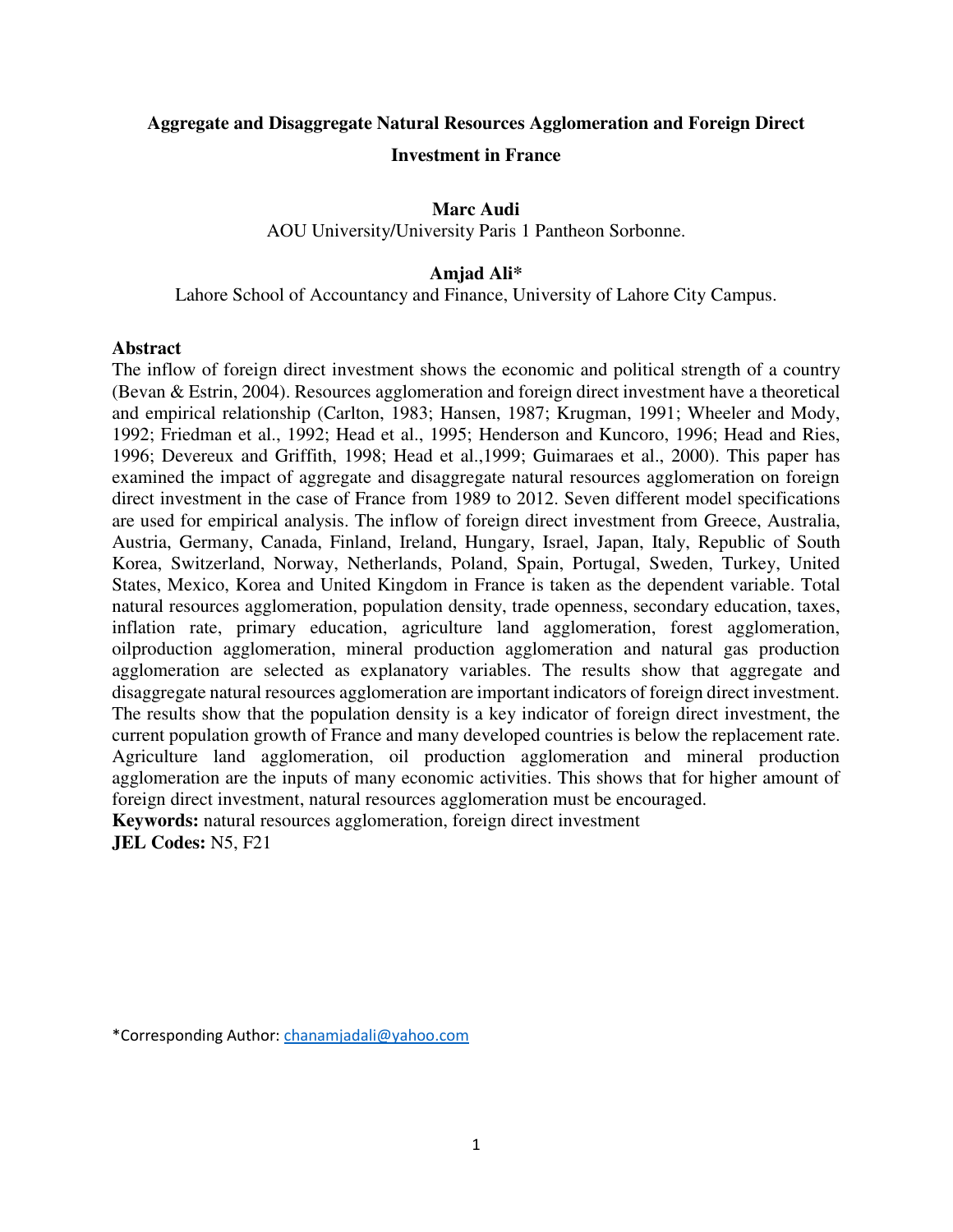#### **Introduction**

Foreign direct investment is equally important for developing and developed countries (Schneider & Frey 1985). Simply, when a country or firm directly invests to another country, it is known as foreign direct investment. Numerous theories have tried to explain the different determinants of foreign direct investment. These theories have developed different systematic framework for the emergence of foreign direct investment, every theory has its own advantages and disadvantages (Itaki, 1991; Parry, 1985; Agarwal, 1980). There are three main kinds of foreign direct investment (Dunning, 1993; UNCTAD, 1998). The first kind of foreign direct investment is called market seeking, the main aim of this type of foreign direct investment is capture regional and local market. This kind of investment in also known as horizontal foreign direct investment, because it encourages production replication process in the host country (Dunning, 1993; UNCTAD, 1998). Higher tariff and trade barriers are very useful for this type of foreign investment, because horizontal foreign direct investment favors local production in the local market. As a result, the products market grows in the host country, but higher trade barriers will increase transport costs and new machinery cost in the foreign investment receiving country. The second kind of foreign direct investment known as efficiency seeking (Dunning, 1993). This investment takes place when a foreign firm invests in a country due to its better geographic, governances, large economies of scales and efficient labor (UNCTAD, 1998). The third kind of foreign direct investment is known as resources seeking. If a firm invests in another country due to lack of specific resource in its home country, i.e. low labor costs, raw material or natural resources (UNCTAD, 1998). Resources seeking foreign investment is occurring when multinational firms indulge themselves into an export promotion process of the host country, this is also known as export oriented or vertical foreign direct investment (Dunning, 1993). Unlike the horizontal foreign investment, vertical foreign investment encourages production process in the host country. The low cost of labor is the prime part of vertical foreign direct investment, plentiful natural resources endowments (natural gas and oil etc.) also attract multinational firms' investment.

For over 100 years, natural resources agglomeration became a topic of discussion among the developed and developing countries. It is the resources agglomeration that decides the productivity of a nation (Marshall, 1890). Natural resources agglomeration enhances the importance of particular places for individuals and firms. In the beginning, natural resources urge domestic firms,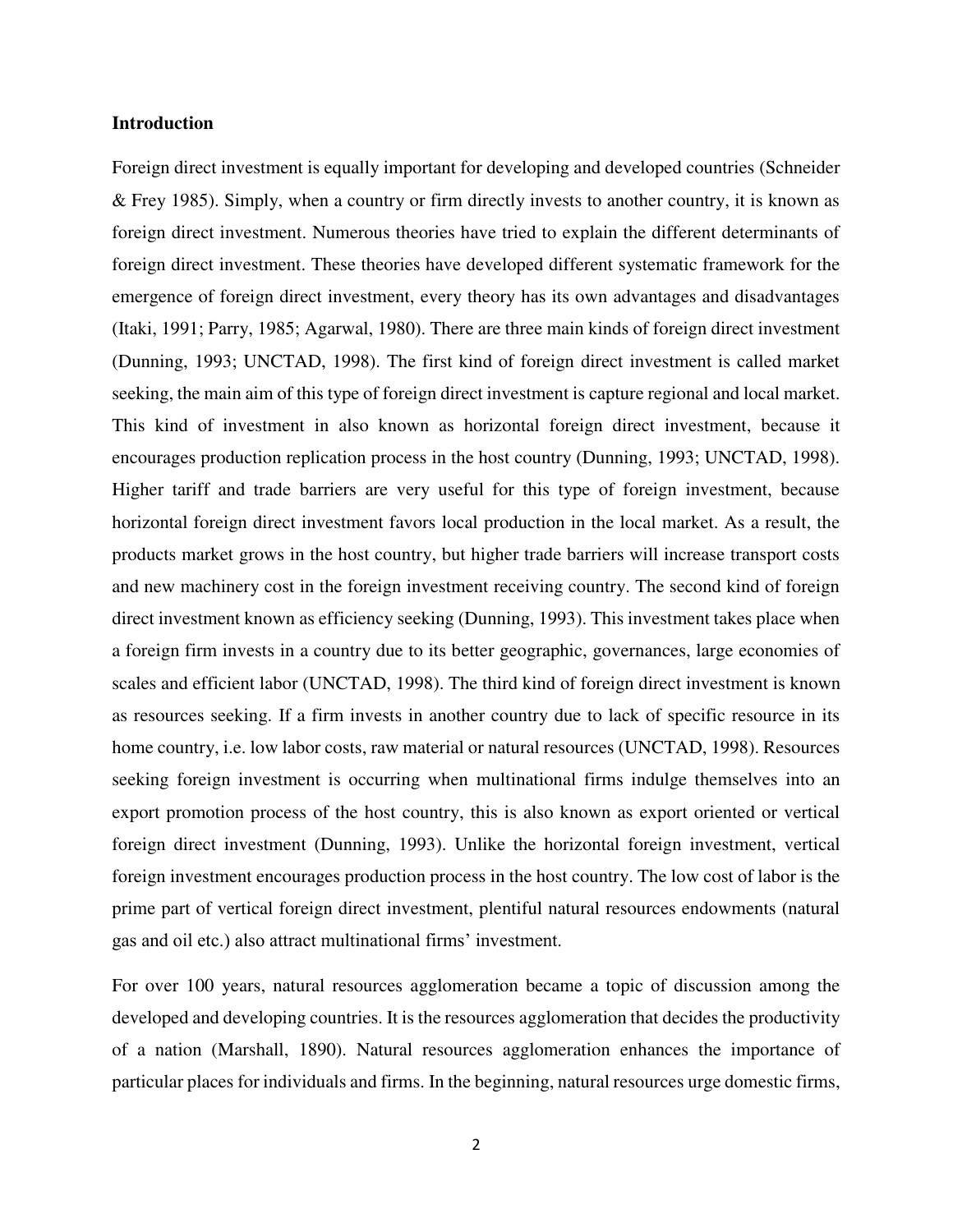and then foreign firms would rise the overall concentration as well. This further increases the size of the place; cost of production will decrease and the overall potential of the place will increase for the households and businesses. The process of agglomeration will the congestion of the people. Krugman (1991) points out that economics of agglomeration has become the main part of the geographical economics. Therefore, economics of agglomeration generates huge number of economic activities for national as well as international businesses. Moreover, the rising agglomeration creates localization among economies. Foreign direct investment is playing a vital role in the procedure of economic integration among the nations (OECD, 2007; Baldwin and Martin, 1999). The process of liberalization provides root to the development of new markets, the emergence of services sector and constraints of capital movement are diminished. These trends create friendly conditions for higher foreign direct investment. France is one of the big developed countries which has a huge amount of inflow and outflow of foreign direct investment. This type of study is hardly available in the case of France. This is why the study will be a healthy contribution towards respective literature.

#### **Literature Review**

Following a large number theoretical and empirical studies, here we have selected most relevant and recent for literature review. The importance of foreign direct investment is a topic of controversy. Schneider and Frey (1985), Culem (1988) and Lunn (1980) conclude that there is positive and significant relationship between growth and FDI. Whereas Tsai (1994) finds insignificant relationship between growth and FDI in the case of developing countries. Nigh (1985) mentions that there is positive but weak correlation between determinants of FDI in developing correlation whereas there is negative but weak correlation in developed countries. Ancharaz (2003) examines the determinants of FDI in African countries, the study finds insignificant effects of determinants on FDI in African countries. Schneider and Frey (1985) and Gastanaga et al. (1998) find significant and positive relationship between growth and FDI. Charkrabarti (2001) mentions that hypothesis developed by Lim (1983) highlights that newly developed economies have much opportunities for foreign firms to earn profit. So, huge amount of FDI were seen in developing countries like China and India during 1990's.

There are number studies which link foreign direct investment to fiscal benefits of the host country i.e. tax evasion. Swenson (1994) finds positive and significant relation between fiscal policy and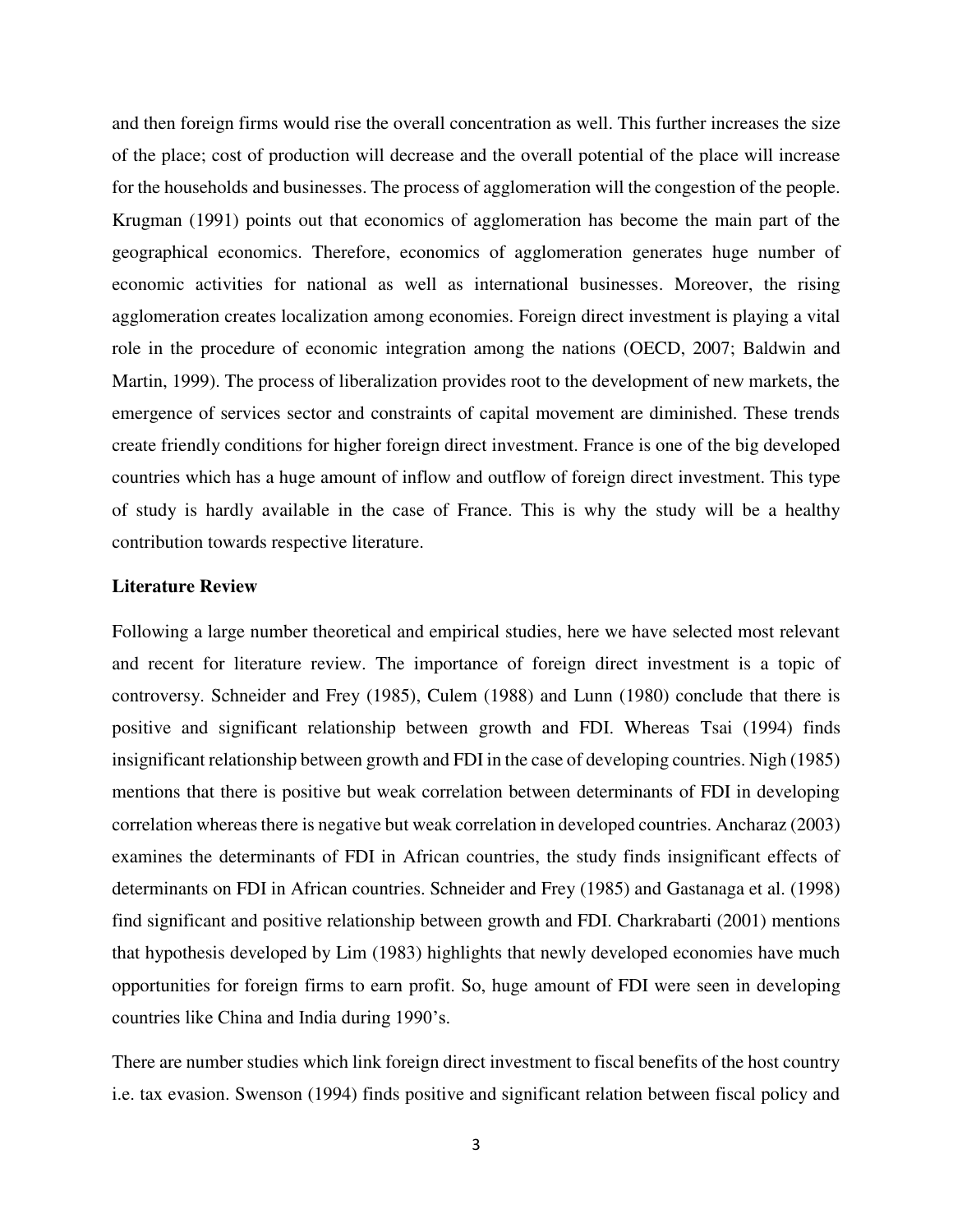foreign direct investment. Some studies mention that host country corporate tax policy has negative and significant impact on foreign direct investment (Kemsley, 1998; Cassou, 1997; Loree and Guisinger, 1995; Hartman, 1994; Hines and Rice, 1994; Grubert and Mutti, 1991). But the there are number of studies which conclude that fiscal policy has insignificant impact on inflow of foreign direct investment (Porcano and Price, 1996; Ning and Reed, 1995; Jackson and Markowski, 1995; Wheeler and Mody, 1992; Lim, 1983; Root and Ahmed, 1979). Artige and Nicolini (2005) find market size play a significant role in deciding the inflow of foreign direct investment. Marr (1997) examines the relationship between market size and foreign direct investment in cross sectional analysis. The results of the study show that market size is not much influential indicator to attract foreign direct investment. Charkrabarti (2001) also highlights that trade openness has enhanced the inflow for foreign direct investment whereas market size does not contribute much in this regard.

Jordaan (2004) points out that trade openness has different impacts for different types of foreign direct investment. The study mentions that market seeking foreign direct investment has positive relation with trade restrictions whereas export seeking foreign direct investment encourages more trade openness. Wheeler and Mody (1992) finds positive relationship between manufacture sector growth and foreign direct investment. Pärletun (2008), Edwards (1990), Culem (1988) and Kravis and Lipsey (1982) conclude that trade openness encourages the inflow of foreign direct investment irrespective of country size. Schmitz and Bieri (1972) find a weak relationship between trade openness and inflow of foreign direct investment. Demirhan and Masca (2008) examine the determinants of foreign direct investment with the help of cross-sectional data from 2000 to 2004. This study uses 38 developing countries for empirical analysis. This study uses corporate tax, risk factors, degree of openness, manufacturing industry index, labor costs, availability of telephone per 1000 population, inflation rate and GDP per capita as independent variables, inflow of foreign direct investment is taken as dependent variable. The results of the study explain that degree of openness, availability of telephone and income per capita has significant impact on inflow of foreign direct investment in developing countries. Tax rate and inflation rate have significant and negative impact on inflow of foreign direct investment, whereas risk factors and labor costs have insignificant impact on inflow of foreign direct investment in developing countries.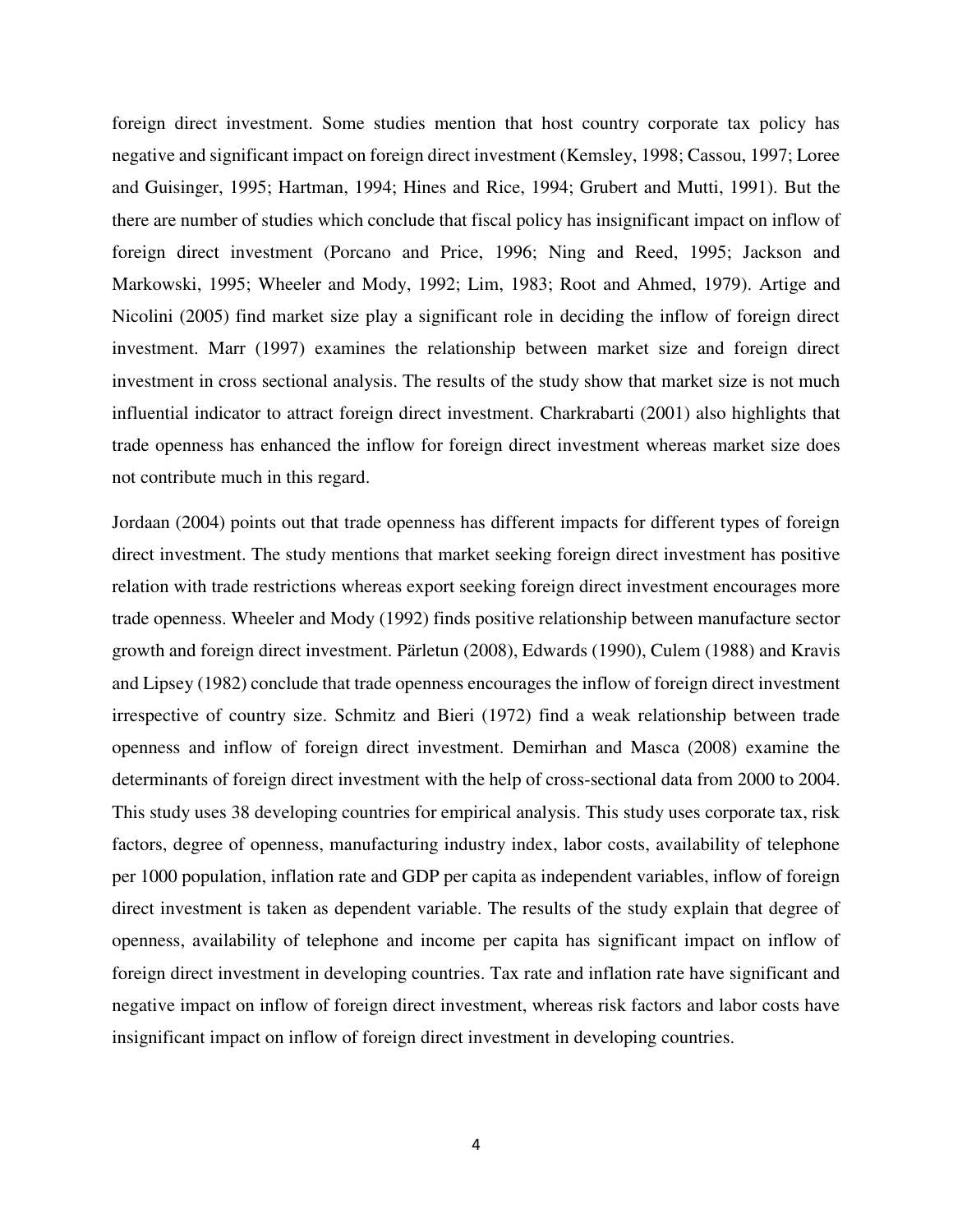Schlager and Ostrom (1992) mention that natural resources and property rights motivate investors to make investment. Zambrano (2015) examine the impact of natural resources on economic growth. The study finds positive and significant relationship between natural resources and economic growth. Betz et al. (2015) mention that resources agglomeration plays significant role in deciding the amount of national and international investment. Farhadiet al. (2015) point that resources and property right with freedom decide the pattern of investment. Jovic et al. (2016) conclude that natural resources are very important indicators for economic development. Ebeke and Etoundi (2017) conclude that natural resources set the pattern of urbanization and other facilities in an economy. Ullahet al. (2017) and Sikor et al. (2017) mention that natural resources are very important for investment decision. Ali and Zulfiqar (2018) conclude that natural resources agglomeration reduces unemployment and enhance investment opportunities in an economy.

#### **The model**

The fundamental objective of economics is to provide understanding about the human choice. Hypotheses or models are framed in such a way that the real presentation of human choice can be achieved. Likewise, when a foreign investor wants to invest in a foreign country, he/she must face a number of internal and external factors. This is very complicated task; an individual investor cannot observe or examine all influencing factors related to an investment. This is why econometricians suggest a sampling process for valid empirical analysis (McFadden, 1974). Numerous theories present a systemic framework for the emergence of FDI. Each theory has its own self-contained generalization for explaining the process and kinds of FDI i.e. inward and outward FDI, country level, industry level and firm level FDI (McFadden, 1974; Agarwal, 1980; Parry, 1985; Itaki, 1991). This study follows the methodologies of (Marshall, 1920; Bandera and White, 1968; Schmitz and Bieri, 1972; McFadden, 1974; Shaw and Toye, 1978; Lunn, 1980; Arthur, 1990; David and Rosenbloom, 1990; Krugman, 1991; Rolfe and White, 1992; Arthur, 1994; Devereux and Griffith, 1998; Head et al.,1999; Guimaraes et al., 2000 and Ali and Zulfiqar, 2018). Suppose an individual country, *i* when to invest in France *F* and earn profit of  $\pi_{\text{IF}}$ . This can be written in an econometric form.

$$
\pi_{iF} = X_{iF} + \mu_{iF} \qquad (1)
$$

Here  $X_{iF}$  is a linear combination of explanatory variables,  $\mu_{iF}$  presents a white noise error term, *i* is the investing country in France. The investing country preferred investment in France if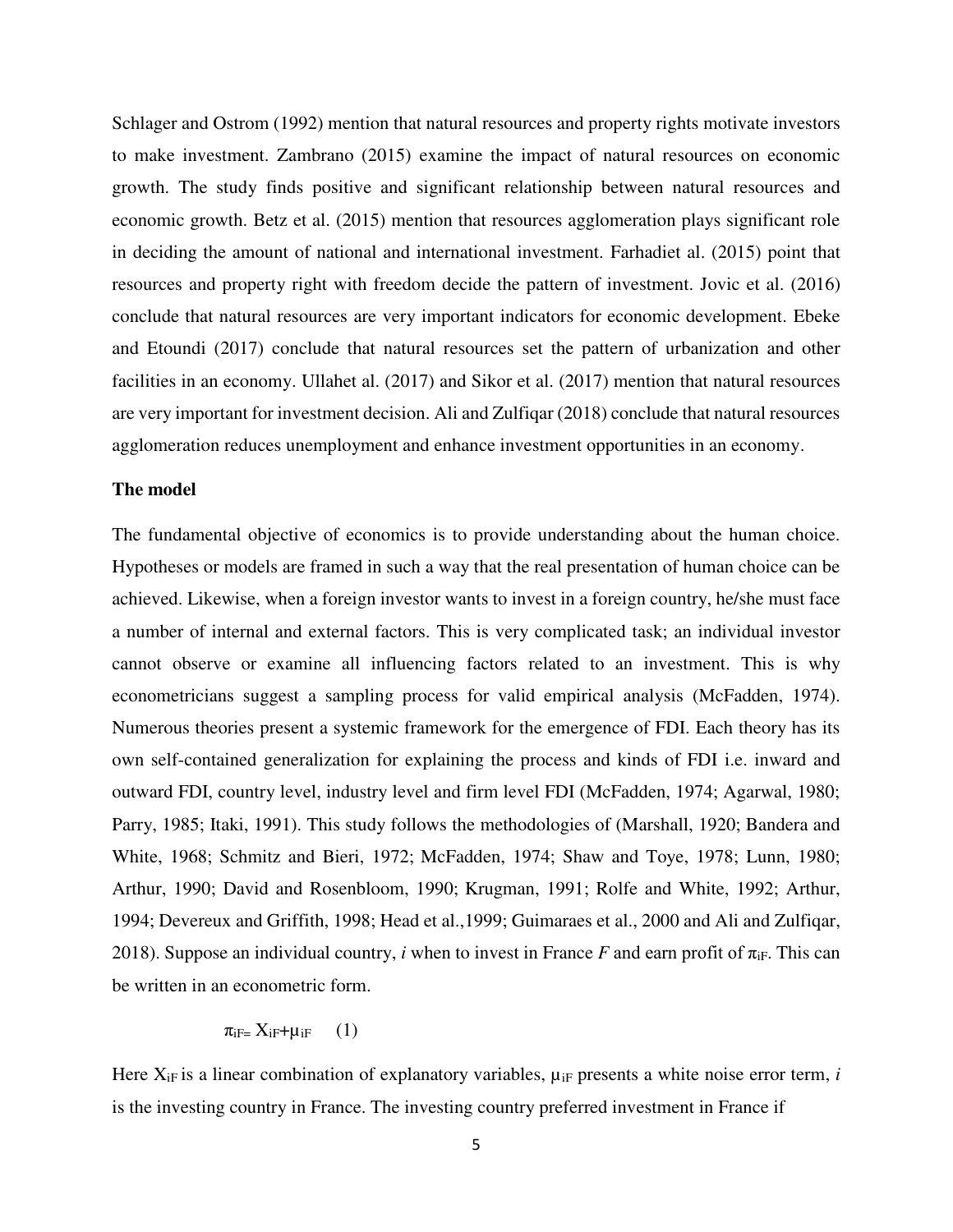$\pi_{\text{if}} > \pi_{\text{in}}$   $D \neq F$  (2)

This shows that the investing country will have greater expected profits in France in comparison to its national territories.

The natural behavior of the investing country for profit earning implies that the foreign investment by a country is

$$
FD_{iF} = Prob(\pi_{iF} > \pi_{iD}), \qquad \qquad D \neq F \qquad (3)
$$

Therefore, the linear functional form of the model becomes as

$$
FDI_i = f(X_i) \qquad (4)
$$

Here, FDI= inflow foreign direct investment in France

i= selected countries (Greece, Australia, Austria, Germany, Canada, Finland, Ireland, Hungary, Israel, Japan, Italy, Republic of South Korea, Switzerland, Norway, Netherlands, Poland, Spain, Portugal, Sweden, Turkey, United States, Mexico, Korea and United Kingdom).

The econometric function becomes as:

$$
FDI_i = \alpha + \beta X_{iF} + \mu_i \tag{5}
$$

Total natural resources index, population density, trade openness, secondary enrollment, taxes, inflation rate, agriculture land as a percentage of total land, forest as a percentage of total land, mineral production, natural gas production and oil production are selected as independent variables. The data of selected variable is taken from the official website of OECD and World Bank.

#### **Econometric Methodology**

Application of econometric methods on macro-economic variables is an imperative feature within numerical economic inquiry. For baseline estimation, ordinary least squares (OLS) method has not been applied. A constraint of this method is that it applies to linear time series data if data is nonlinear OLS provides unreliable estimates of the parameters. It means that, the measurements for consideration will not essentially reach near the accurate population parameters on the basis of sample data. Moreover, time series data have the non-stationarity or unit root problem. Nelson and Plosser (1982) discuss that frequency time-series data of macro-economic variables have unit-root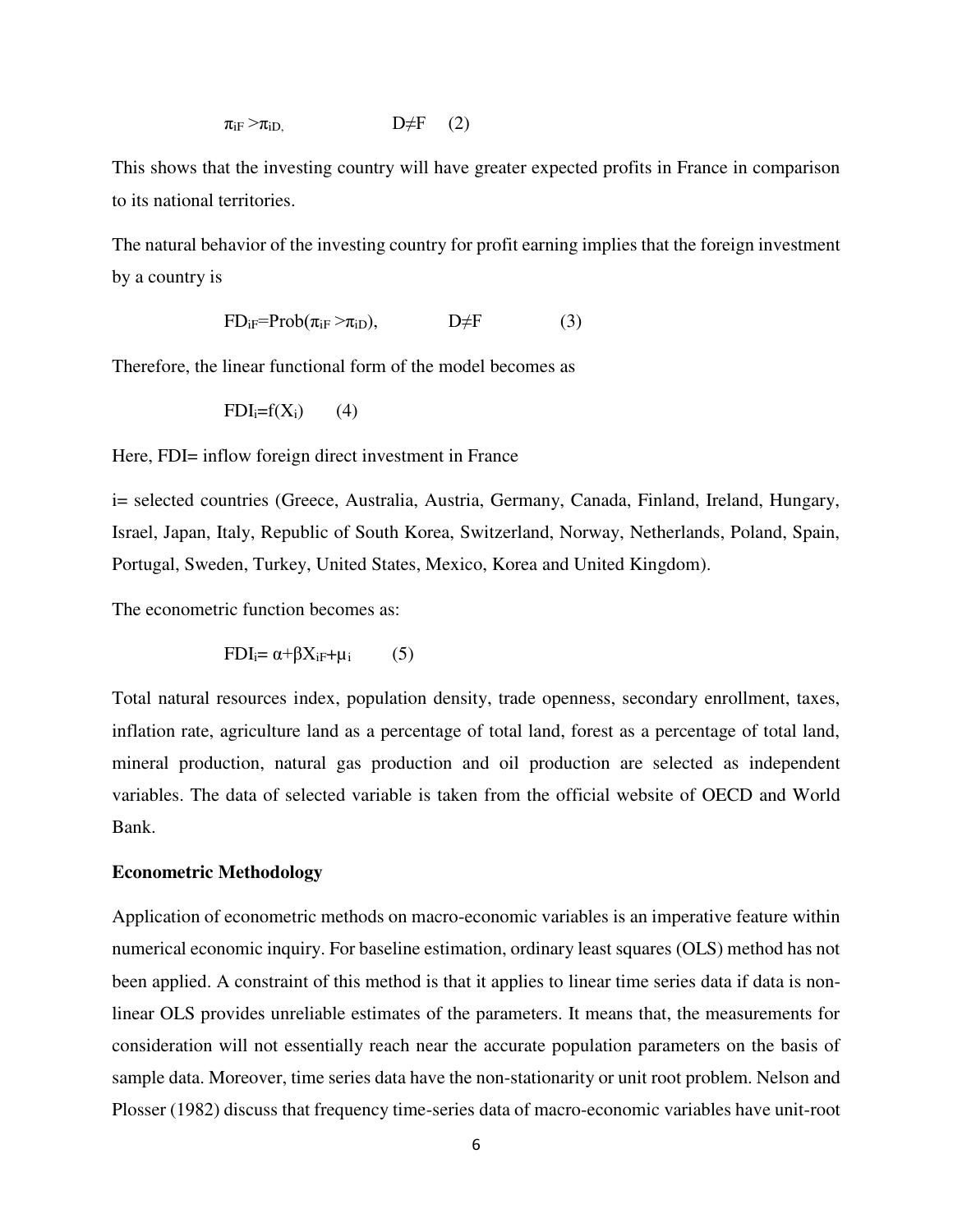issue. Nemours unit root tests are available in applied econometric literature. Hadri (2000) introduces a panel unit root test based on Kwiatkowski-Phillips-Schmidt- Shin test (KPSS). Hadri (2000) uses null hypothesis based on KPSS tests, which decides the series is stationary in the presence of time trend. Theoretically Hadri (2000) unit root test estimates the error with the help of OLS from  $Y_{it}$ . It may have constant only, time trend only or including all at the same time. There is no unit root issue, it is the standard null hypothesis of the test and alterative is vice-versa.

 $Y_{it} = r_{it} + e_{it}$  (6)

 $r_{it} = r_{i,t-1} + u_{it} (7)$ 

H0:  $\sigma^2$ <sub>u</sub>=0 (8)

In any case, the variance error term is zero, in such situation the  $r_{it}$  is considered as constant term and the series is stationary. Heteroskedasticity can also be adjusted with the help of Hardi (2000) unit root test.

As the issue of the unit is resolved, the long and short coefficient of the model can be examined. Pesaran et al., (1999) introduced PMG (Pooled Mean Group) test to examine non-stationary dynamic panels. The solution of the non - stationarity issue is very necessary in case of dynamic panel's analysis. PMG test uses amalgamating and averaging process for measuring the parameters (Peraran et al., 1999). Following the proposed assumptions of PMG, the short run coefficient of the model can be estimated for the group. PMG eq. becomes as:

$$
y_{it} = \sum_{j=1}^{p} \lambda_{ii} y_{i,t-j} + \sum_{j=0}^{q} \delta_{ij} X_{i,t-j} + u_t + \varepsilon_{it}
$$
 (9)

Here cross section i=(Greece, Australia, Austria, Germany, Canada, Finland, Ireland, Hungary, Israel, Japan, Italy, Republic of South Korea, Switzerland, Norway, Netherlands, Poland, Spain, Portugal, Sweden, Turkey, United States, Mexico, Korea and United Kingdom) and time period t=1989 to 2012.  $X_i$  comprise of Kx1 regressors,  $\lambda_{ij}$  is a scalar,  $u_i$  presents effects of specific group. In any case if variables have I(1) order of integration the residual is integrated at I(0) order. This represents that integrated variables are rejoin the long run equilibrium, if in case of short some deviation. This is known as error correction dynamics. The panel error correction term is as: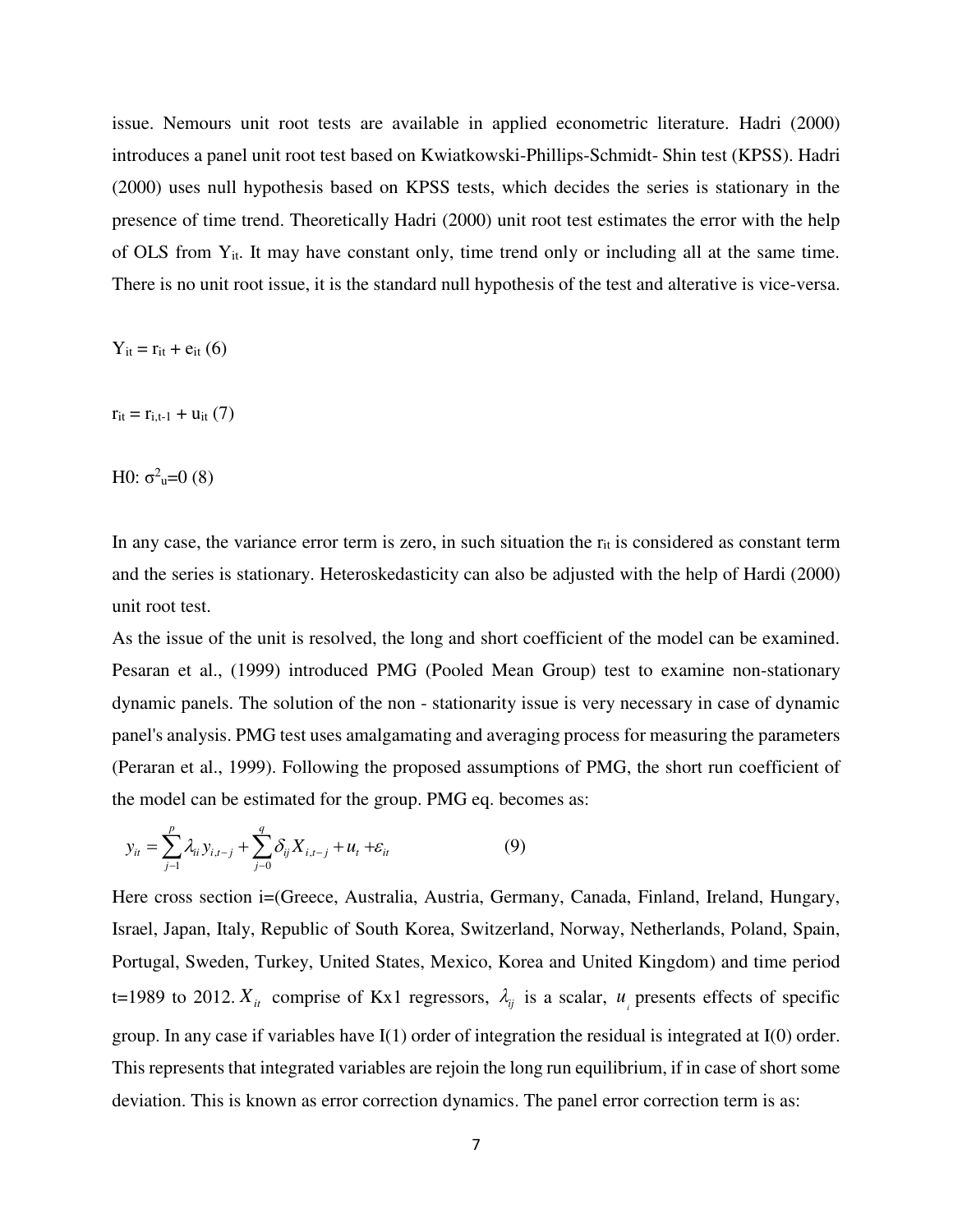$$
y_{it} = \phi_i y_{i,t-j} - \theta_i X_{i,t-j} \sum_{j=1}^{p-1} \lambda_{ti} \Delta y_{i,t-j} + \sum_{j=0}^{q-1} \delta_{ij} \Delta X_{i,t-j} + u_t + \varepsilon_{it}
$$
 (10)

Here  $\varphi$ <sub>i</sub> represents the error correction parameter, this explains the adjustment speed from short run to long run. If  $\varphi$  = 0, this explains that presence of long run relationship among variables. It is a necessary and sufficient condition for convergence, the value do  $\varphi$ <sub>i</sub> must be significant and negative.

# **Results and Discussion**

This article is going to examine the impact of aggregate and disaggregate natural resources on foreign direct investment in France over the period of 1989 to 2012. Foreign direct investment from Greece, Australia, Austria, Germany, Canada, Finland, Ireland, Hungary, Israel, Japan, Italy, Republic of South Korea, Switzerland, Norway, Netherlands, Poland, Spain, Portugal, Sweden, Turkey, United States, Mexico, Korea and United Kingdom is selected as a dependent variable whereas total natural resources, population density, trade openness, secondary enrollment, taxes, inflation rate are selected as explanatory variables. This study also uses natural resources such as agriculture land as a percentage of total land, forest as a percentage of total land, mineral production, natural gas production and oil production as explanatory variables for disaggregated natural resources impacts of foreign direct investment in the case of France. This study uses Hadri Z-stat and Heteroscedastic Consistent Z-stat for unit root analysis. The estimated results of the study reveal that all the selected variables are stationary at I(0). This article has used panel ARDL for long run and short run empirical analysis.

| Variables           | <b>Test</b>                       | <b>Statistic</b> | $Prob**$ | Obs |
|---------------------|-----------------------------------|------------------|----------|-----|
| FDI PERCENT (0)     | Hadri Z-stat                      | 15.8207          | 0.0000   | 552 |
|                     | Heteroscedastic Consistent Z-stat | 13.5853          | 0.0000   | 552 |
| TOTAL NATURAL       | Hadri Z-stat                      | 11.6371          | 0.0000   | 552 |
|                     | Heteroscedastic Consistent Z-stat | 11.6371          | 0.0000   | 552 |
| POP DENSITY         | Hadri Z-stat                      | 17.1369          | 0.0000   | 552 |
|                     | Heteroscedastic Consistent Z-stat | 17.1369          | 0.0000   | 552 |
| <b>OPEN</b>         | Hadri Z-stat                      | 17.0530          | 0.0000   | 552 |
|                     | Heteroscedastic Consistent Z-stat | 17.0530          | 0.0000   | 552 |
| <b>SECONDARY EN</b> | Hadri Z-stat                      | 8.50082          | 0.0000   | 552 |
|                     | Heteroscedastic Consistent Z-stat | 8.50082          | 0.0000   | 552 |
| <b>TAX</b>          | Hadri Z-stat                      | 12.4977          | 0.0000   | 552 |
|                     | Heteroscedastic Consistent Z-stat | 12.4977          | 0.0000   | 552 |

**Table-1**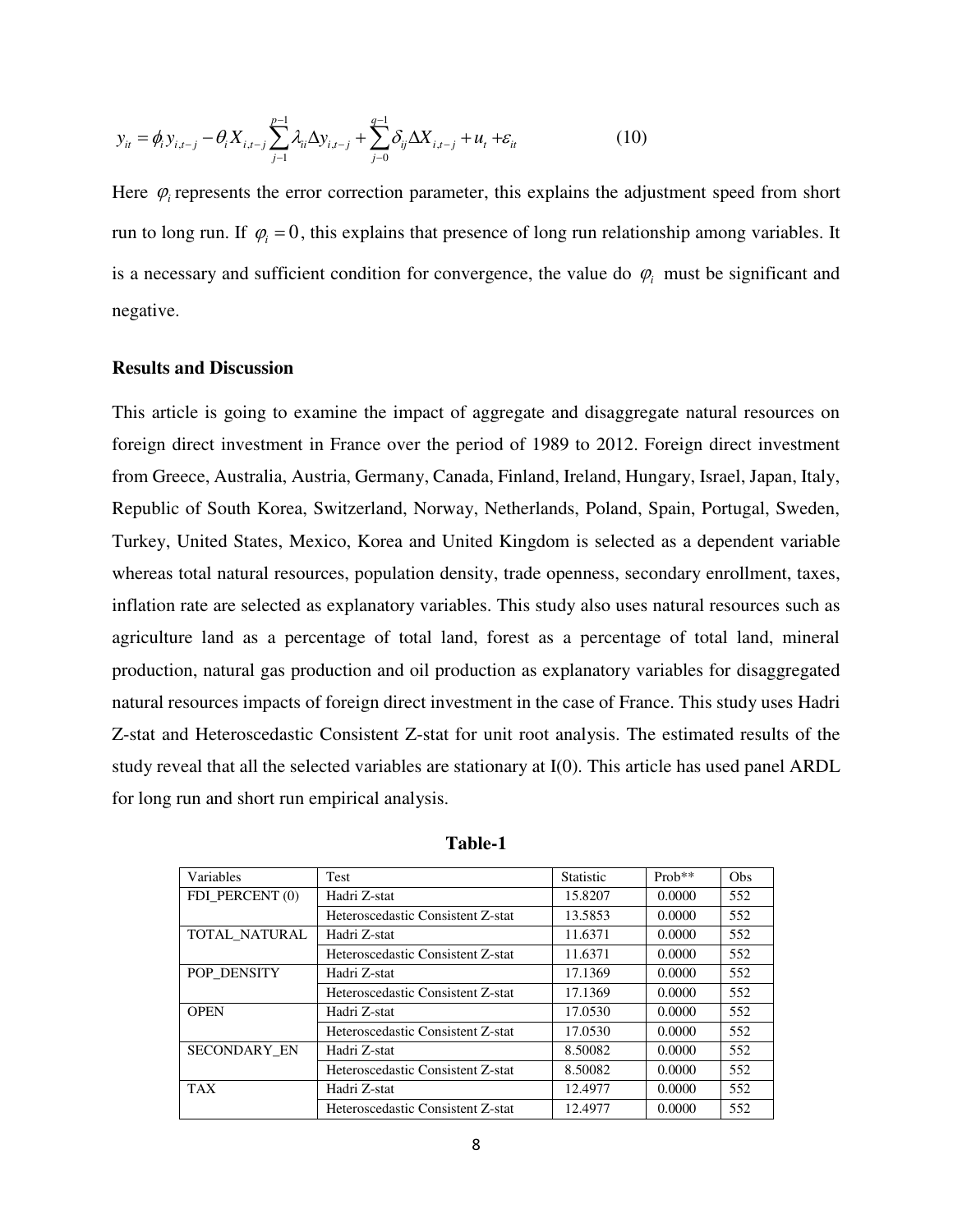| <b>INF</b>       | Hadri Z-stat                      | 4.60785 | 0.0000 | 552 |
|------------------|-----------------------------------|---------|--------|-----|
|                  | Heteroscedastic Consistent Z-stat | 4.60785 | 0.0000 | 552 |
| <b>AGRI LAND</b> | Hadri Z-stat                      | 17.5605 | 0.0000 | 552 |
|                  | Heteroscedastic Consistent Z-stat | 17.5605 | 0.0000 | 552 |
| <b>FOREST</b>    | Hadri Z-stat                      | 14.4219 | 0.0000 | 552 |
|                  | Heteroscedastic Consistent Z-stat | 14.4219 | 0.0000 | 552 |
| <b>MINERAL</b>   | Hadri Z-stat                      | 2.19331 | 0.0141 | 552 |
|                  | Heteroscedastic Consistent Z-stat | 2.19331 | 0.0141 | 552 |
| NATURAL G        | Hadri Z-stat                      | 11.4501 | 0.0000 | 552 |
|                  | Heteroscedastic Consistent Z-stat | 11.4501 | 0.0000 | 552 |
| OIL.             | Hadri Z-stat                      | 1.44176 | 0.0747 | 552 |
|                  | Heteroscedastic Consistent Z-stat | 1.44176 | 0.0747 | 552 |

The long run results of the study are presented in the table-2. For aggregate and disaggregate analysis, this study uses 7 different specifications for empirical analysis. Aggregate natural resource agglomeration specifications are presented in model 1 and model 2. The disaggregate natural resource agglomeration specifications are presented in model-3 to model-7.

**Model-1:** The model-1 specification uses foreign direct investment as a dependent variable, whereas total natural resources agglomeration, population density, trade openness, taxes, inflation and secondary education are used as explanatory variables. The long run outcomes of the model-1 explains that natural resources agglomeration has a significant impact on foreign direct investment. The results reveal that a 1 percent rise in natural resources agglomeration brings (0.000446) percent increase in foreign direct investment in France. Guimaraes et al., (2000) points out that natural resource agglomeration decides the location of national and international firms for investment. The findings of this study are in-line with the findings of Guimaraes et al., (2000), De Gregori, (2005) and Asiedu, (2006). Population density has a positive and significant impact on foreign direct investment. Rising population demands more employment opportunities and if the domestic investment is insufficient then the economies encourage foreign direct investment. The estimated outcomes reveal that a 1 percent increase in population density increases foreign direct investment by (2.75E-05) percent in the case of France. These findings are consistent with the findings of Guimaraes et al., (2000). The results show that trade openness has a negative and significant relationship with foreign direct investment. The estimates show that a 1 percent increase in trade openness brings (-0.00089) percent decrease in foreign direct investment in France. Secondary school education impacts positively and significantly foreign direct investment. Higher education and technical education enhance human capital and demand more employment opportunities. The results reveal that a 1 percent rise in secondary school education brings (2.34E-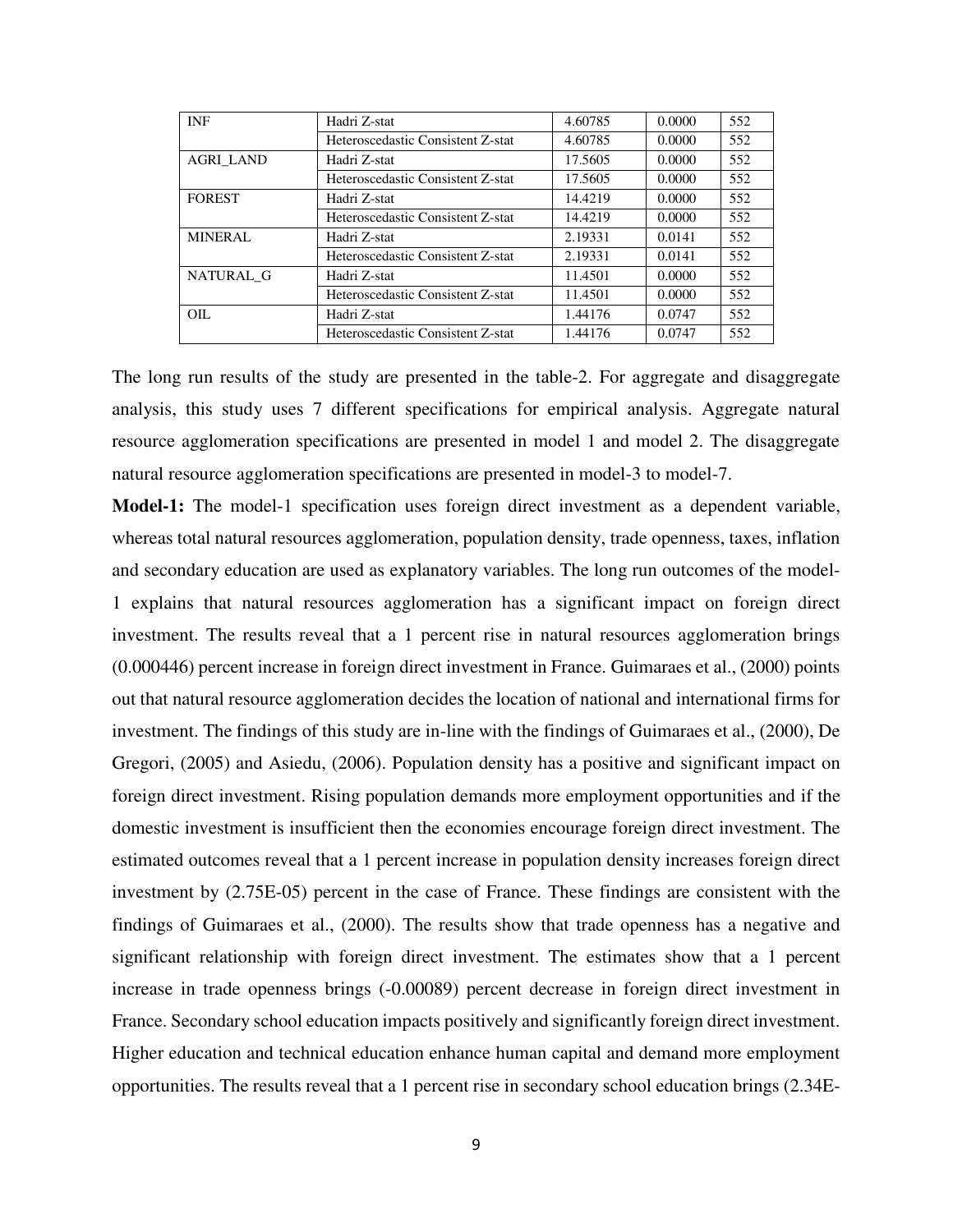06) percent rise in foreign direct investment in the case of France. Leite and Weidmann (1999), Billington (1999) and Guimaraes et al., (2000) mention that higher education encourages foreign investors. The estimated outcomes show that tax structure has a positive and significant impact on foreign direct investment in France. Public policy is one of the main determinants of foreign direct investment. It is the government that provides a stable political and economic environment for foreign investors. The results reveal that a 1 percent increase in taxes bring a (1.05E-05) percent increase in foreign direct investment. The findings of this study are consistent with the findings of Acs and Szerb (2007). Inflation puts a positive and significant impact on foreign direct investment. Macroeconomic stability plays an important role in determining the inflow of foreign direct investment. The estimated results show that a 1 percent increase in inflation brings a (2.04E-05) percent increase in foreign direct investment in the case of France. Bellak and Leibrecht (2009) and Azam (2010) mention that rising macroeconomic instability discourages foreign direct investment. The overall results of the selected specification in model-1 show that the total natural resources agglomeration, population density, secondary education, inflation rate and tax structure are enhancing foreign direct investment in the case of France, whereas trade openness is depressing foreign direct investment in France.

**Model-2:** In model-2 specification, total natural resources agglomeration, population density, trade openness, taxes, inflation and primary education are selected as independent variables whereas foreign direct investment is a dependent variable. The long run results of model-2 show that total natural resources agglomeration has a negative, but insignificant impact on foreign direct investment in the case of France. The estimated results reveal that population density has a positive and significant relationship with foreign direct investment in France. Rising population demands more employment opportunities and if the domestic investment is insufficient then the economies encourage foreign direct investment. The results show that a 1 percent rise in population density brings a (2.75E-05) percent increase in foreign direct investment. Guimaraes et al., (2000) find the same findings in the case of Portugal. The results reveal that trade openness has a negative and significant relationship with trade openness. Trade openness enhances foreign direct investment in developing countries whereas trade openness and foreign direct investment has an inverse relationship (Liargovas & Skandalis 2012). The results reveal that a 1 percent increase in trade openness brings a (-0.002743) percent decrease in foreign direct investment in France. The estimated outcomes reveal that taxes and inflation have a positive and significant relationship with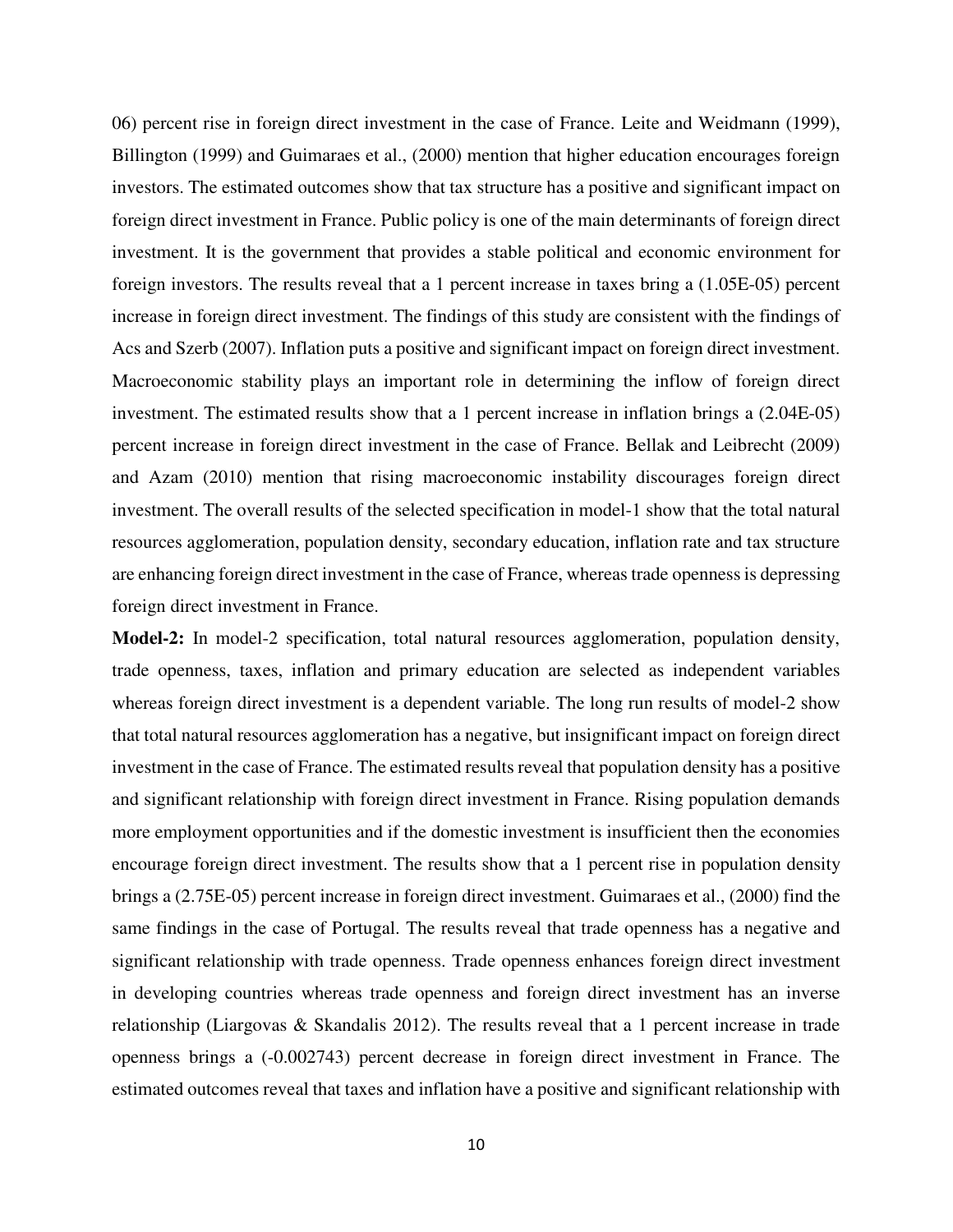foreign direct investment in the case of France. The public policies are modelled in a way that more foreign direct investment can be encouraged. The outcomes show that a 1 percent increase in taxes and inflation brings a (2.46E-05) percent and a (7.45E-05) percent respective increase in foreign direct investment. These findings are consistent with the findings of (Darley 2012). The results show that primary education has a negative and significant relationship with foreign direct investment in France. Higher education is attached with higher human capital (Barro, 1990) and higher human capital encourages domestic and foreign direct investment activities. Therefore, primary education has a negative relationship with foreign direct investment. The results reveal that a 1 percent increase in primary education brings a (-2.33E-05) percent decrease in foreign direct investment in France. The overall results show that the total natural resources agglomeration, trade openness and primary education has a negative and significant relationship with foreign direct investment in France, whereas population density, taxes and inflation have a positive impact on foreign direct investment in the case of France. The results show that following the specification of model-2, primary education and total natural resources agglomeration have a negative impact on foreign direct investment in the case of France. This highlights that higher and technical education, public policy with total natural resources agglomeration encourage foreign direct investment. Therefore, the French government sets rates for higher foreign direct investment.

**Model-3:** The model-3 is based on a third specification where disaggregated natural resources agglomeration is used. Agriculture land agglomeration, forest agglomeration and oil production agglomeration are selected as indicators of natural resources agglomeration. The results explain that population density and secondary education have a positive and significant relationship with foreign direct investment in the case of France. The results reveal that respectively a (0.000369) percent and a (3.03E-05) percent increase in foreign direct investment are occurring through population density and secondary education. These findings are consistent with the findings of (Guimaraes et al., 2000). The results reveal that agriculture land agglomeration has a positive and significant relationship with foreign direct investment. The results reveal that a 1 percent increase in agricultural land agglomeration brings a (0.001424) percent rise in foreign direct investment in France. There is a number of multinational firms that like to invest in primary goods and services. The fact that these countries have larger agriculture land is the main focus of foreign direct investment even in this technological advanced age. The estimated results show that forest agglomeration has a negative, but insignificant impact on foreign direct investment in France. The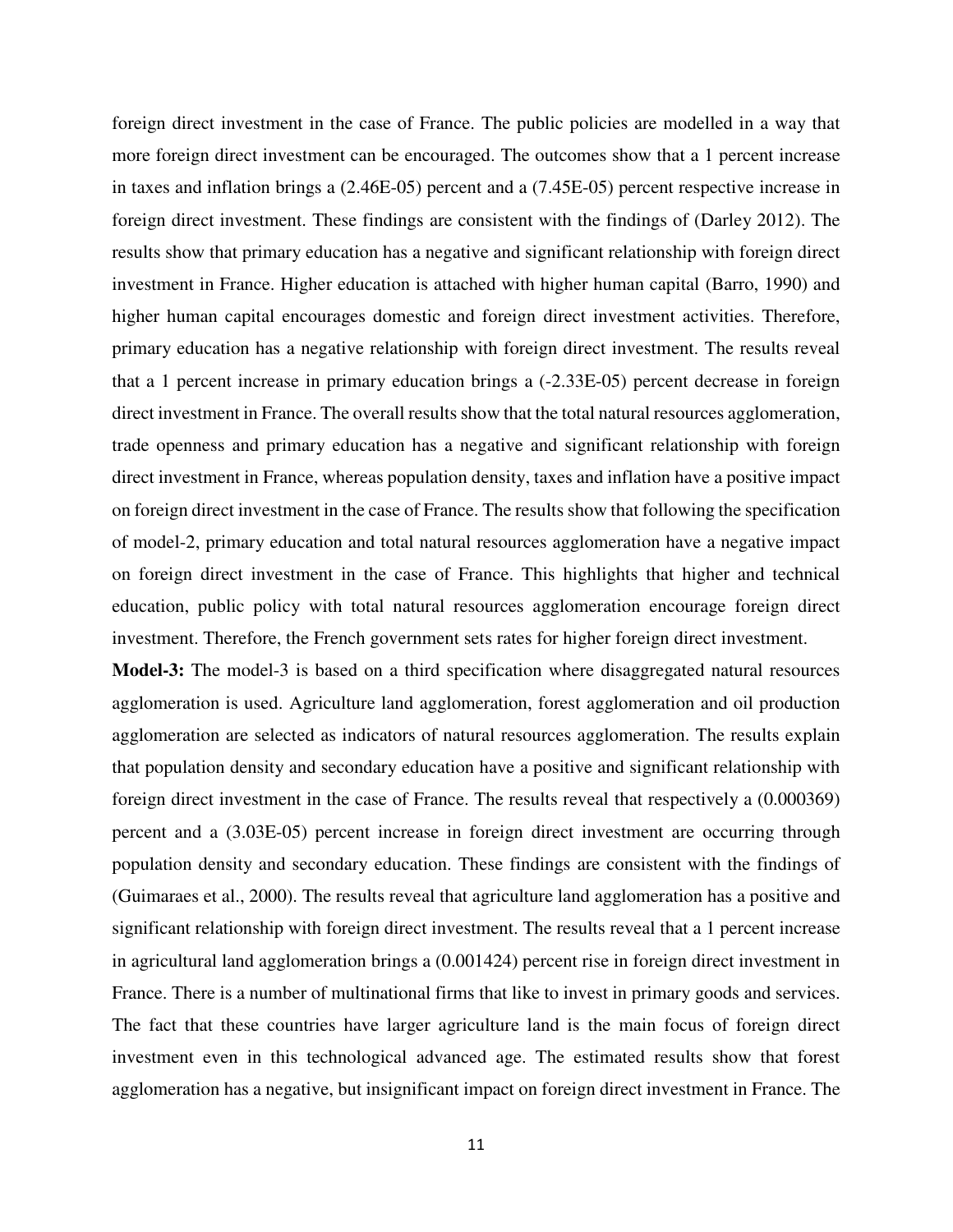outcomes show that oil production agglomeration has a negative and significant relationship with foreign direct investment. The results show that a 1 percent increase in oil production agglomeration decreases (-0.017773) percent the foreign direct investment in France. The overall long run result of model-3 shows that among natural resources agglomeration, agriculture land agglomeration has a positive impact on foreign direct investment along with population density and secondary education.

**Model-4:** The model-4 presents the fourth specification; population density, secondary education and taxes are explanatory variables with a disaggregated natural resources agglomeration of agriculture land agglomeration, forest agglomeration and oil production agglomeration. The results show that population density and secondary education have a positive and significant impact on foreign direct investment in France. The estimated results that that a 1 percent increase in population density and secondary education bring a (0.000365) percent and a (2.81E-05) percent respective increase in foreign direct investment. The results show that taxes have a negative and insignificant impact on foreign direct investment in France. Agriculture land agglomeration has a positive and significant relationship with foreign direct investment. The estimates show that a 1 percent increase in agricultural land agglomeration brings a (0.001389) percent increase in foreign direct investment in the case of France. The estimated outcomes reveal that forest agglomeration has a negative but insignificant impact on foreign direct investment in France. The results reveal that oil production agglomeration has a negative and significant impact on foreign direct investment in France. The overall results of the model-4 explain that population density, secondary education and agriculture land agglomeration are enhancing foreign direct investment in France. Public policy and forest agglomeration have a negative and insignificant impact on foreign direct investment.

**Model-5:** The model-5 presents the fifth specification; population density, secondary education, trade openness and taxes are explanatory variables with a disaggregated natural resources agglomeration of agriculture land agglomeration, forest agglomeration and oil production agglomeration. The results show that population density, secondary education and taxes have a positive and significant impact on foreign direct investment in the case of France. The estimated results reveal that a 1 percent increase in population density and secondary education and taxes bring a (0.000391) percent, a (3.16E-05) percent and a (1.57E-05) percent increase in foreign direct investment in the case of France, respectively. Trade openness, oil production agglomeration and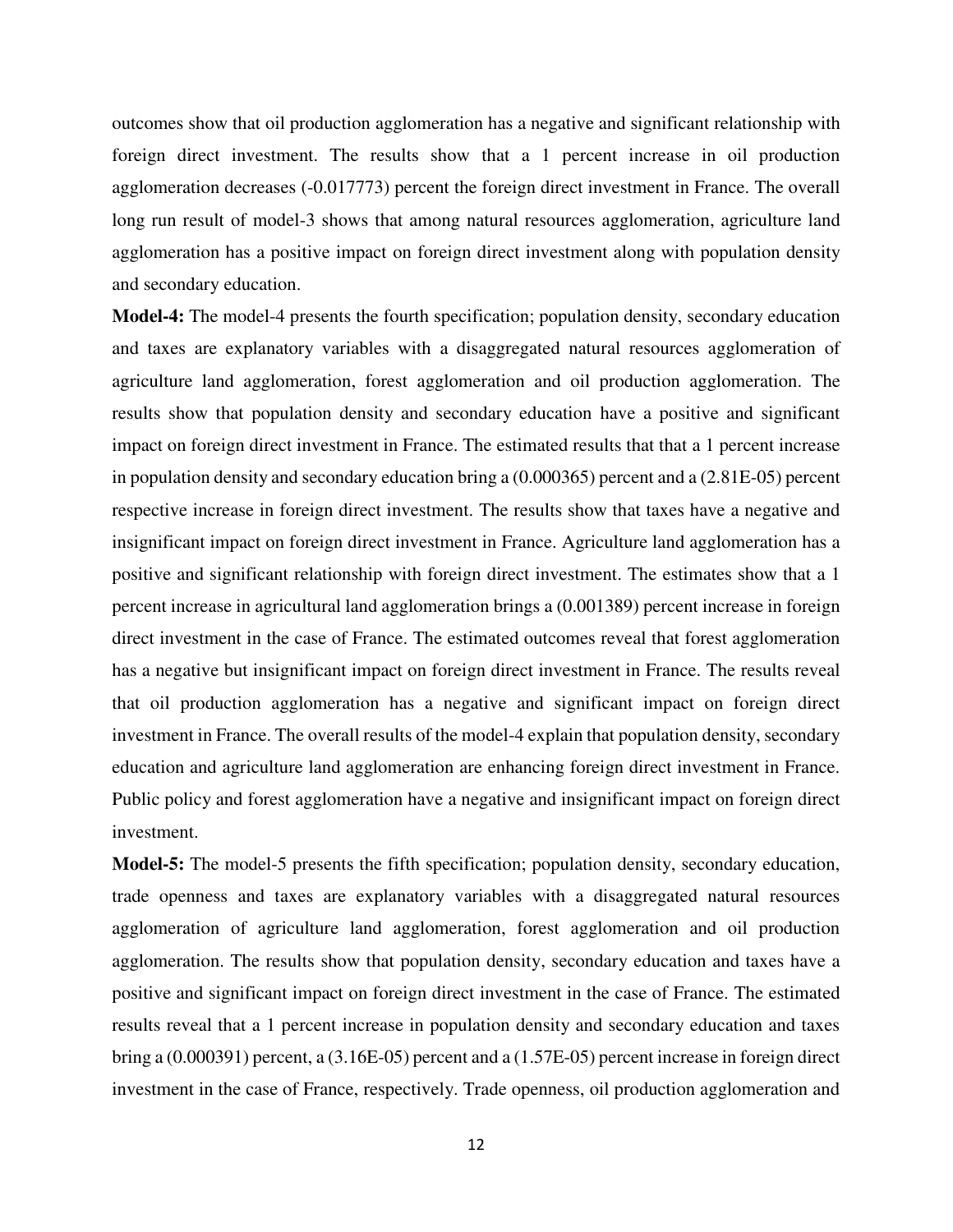forest agglomeration have a negative and insignificant impact on foreign direct investment in France. Agriculture land agglomeration has a positive and significant impact on foreign direct investment. The outcomes show that a 1 percent increase in agricultural land agglomeration brings a (0.001368) percent rise in foreign direct investment in the case of France after the selected time period. The overall results of the model-5 explain that population density, secondary education, public policy and agriculture land agglomeration are enhancing foreign direct investment in France, whereas trade openness, forest agglomeration and oil production have an insignificant impact on foreign direct investment in France.

**Model-6:** The model-6 presents the sixth specification; population density, trade openness, taxes and primary education are explanatory variables with a disaggregated natural resources agglomeration of agriculture land agglomeration, forest agglomeration and oil production agglomeration. Population density and tax structure have a positive and significant impact on foreign direct investment in the case of France. The estimated outcomes reveal that a 1 percent increase in population density and taxes brings a (0.001508) percent and a (0.000174) percent respective rise in foreign direct investment. Trade openness is negatively and significantly impacting foreign direct investment in France. A 1 percent rise in trade openness reduces of (- 0.026154) percent foreign direct investment. Primary education has a negative, but insignificant impact on foreign direct investment in France. The results reveal that agriculture land agglomeration and forest agglomeration have a positive and significant impact on foreign direct investment in France. The coefficients show that a 1 percent increase in agricultural land agglomeration and forest agglomeration brings a (0.004578) percent and a (0.074912) percent rise in foreign direct investment, respectively. Oil production agglomeration has a negative and significant impact on foreign direct investment. The outcomes show that a 1 percent increase in oil production brings a (-0.075792) percent decrease in foreign direct investment in France. The overall results of this specification reveal that population density, public policy, agriculture land agglomeration and forest agglomeration are enhancing foreign direct investment in the case of France. Trade openness and oil production agglomeration are depressing foreign direct investment in France. The results show that the presence of insignificant primary education that disaggregated natural resources is significantly contributing to foreign direct investment.

**Model-7:** The model-7 presents the seventh specification; this specification is completely based on disaggregated natural resources agglomeration such as agricultural land agglomeration, forest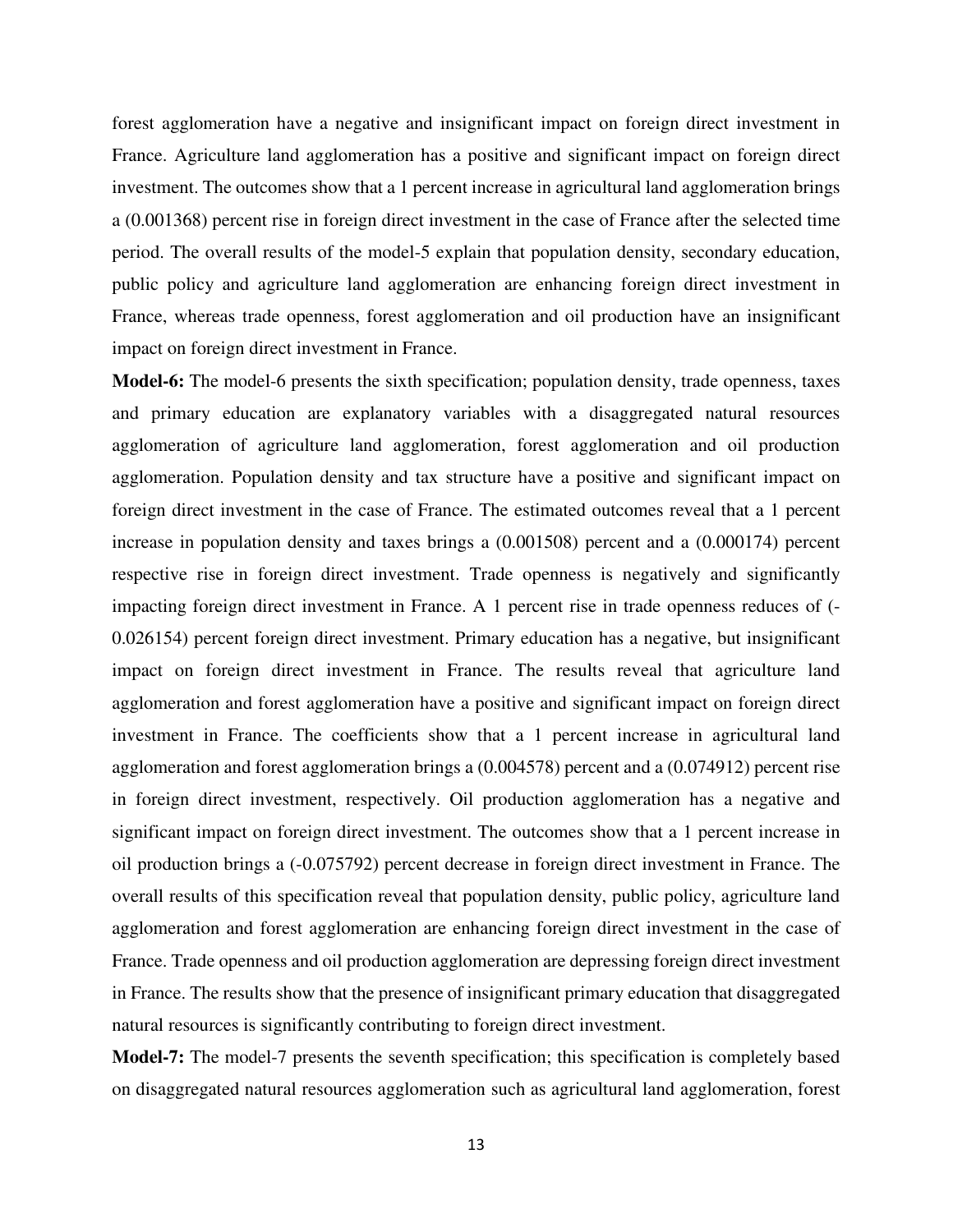agglomeration, oil production agglomeration, mineral production agglomeration and natural gas production agglomeration. Agriculture land agglomeration has a positive, but insignificant impact on foreign direct investment in France. The estimated results reveal that oil production agglomeration, mineral production agglomeration and natural gas production agglomeration have a positive and significant impact of foreign direct investment. The outcomes show that a 1 percent increase in oil production agglomeration, mineral production agglomeration and natural gas production agglomeration brings a respective (0.012597) percent, (0.247562) percent and (0.046190) percent increase in foreign direct investment in the case of France. The forest agglomeration has a negative and significant impact on foreign direct investment. The results reveal that a 1 percent increase in forest agglomeration brings a (-0.042956) percent decrease in foreign direct investment in France. The results of model-7 reveal that disaggregate natural resources agglomeration are very important factors of foreign direct investment in France. The overall long run results of all specifications show that natural resources agglomeration, population density and public policy are important indicators for deciding the amount of foreign direct investment in the case of France.

| Dependent Variable FDI                                                                     |                 |                  |               |                 |               |                |                |
|--------------------------------------------------------------------------------------------|-----------------|------------------|---------------|-----------------|---------------|----------------|----------------|
| Variables                                                                                  | Model-1         | Model-2          | Model-3       | Model-4         | Model-5       | Model-6        | Model-7        |
| (1,1,1,1,1,1,1)                                                                            |                 |                  |               |                 |               |                |                |
| TOTAL_NATURAL                                                                              | $0.000446***$   | $-0.002411$      |               |                 |               |                |                |
| POP DENSITY                                                                                | 2.75E-05***     | $6.11E-05***$    | $0.000369***$ | $0.000365***$   | $0.000391***$ | $0.001508**$   |                |
| <b>OPEN</b>                                                                                | $-0.00089***$   | $-0.002743**$    |               |                 | $-0.002456$   | $-0.026154***$ |                |
| <b>SECONDARY</b>                                                                           | $2.34E-06***$   |                  | 3.03E-05***   | $2.81E - 05***$ | $3.16E-05***$ |                |                |
| <b>TAX</b>                                                                                 | $1.05E - 05***$ | $2.46E-05*$      |               | $-7.70E-06$     | 1.57E-05      | $0.000174**$   |                |
| <b>INF</b>                                                                                 | $2.04E-0.5***$  | $7.45E-05***$    |               |                 |               |                |                |
| PRIMARY EN                                                                                 |                 | $-2.33E - 05***$ |               |                 |               | $-0.000116$    |                |
| <b>AGRI LAND</b>                                                                           |                 |                  | $0.001424***$ | $0.001389***$   | $0.001368**$  | $0.004578*$    | 3.69E-05       |
| <b>FOREST</b>                                                                              |                 |                  | $-0.004705$   | $-0.004950$     | $-0.004707$   | $0.074912***$  | $-0.042956***$ |
| OIL                                                                                        |                 |                  | $-0.017773**$ | $-0.017713**$   | $-0.014954$   | $-0.075792*$   | $0.012597***$  |
| <b>MINERAL</b>                                                                             |                 |                  |               |                 |               |                | $0.247562***$  |
| NATURAL G                                                                                  |                 |                  |               |                 |               |                | 0.046190       |
| ***1 percent significant level **5 percent significant level *10 percent significant level |                 |                  |               |                 |               |                |                |

**Table-2 Long Run Results** 

This study is going to examine the impact of aggregate and disaggregate natural resources agglomeration on foreign direct investment from Greece, Australia, Austria, Germany, Canada, Finland, Ireland, Hungary, Israel, Japan, Italy, Republic of South Korea, Switzerland, Norway, Netherlands, Poland, Spain, Portugal, Sweden, Turkey, United States, Mexico, Korea and United Kingdom in the case of France. The short run results of selected specifications are presented in the table-3.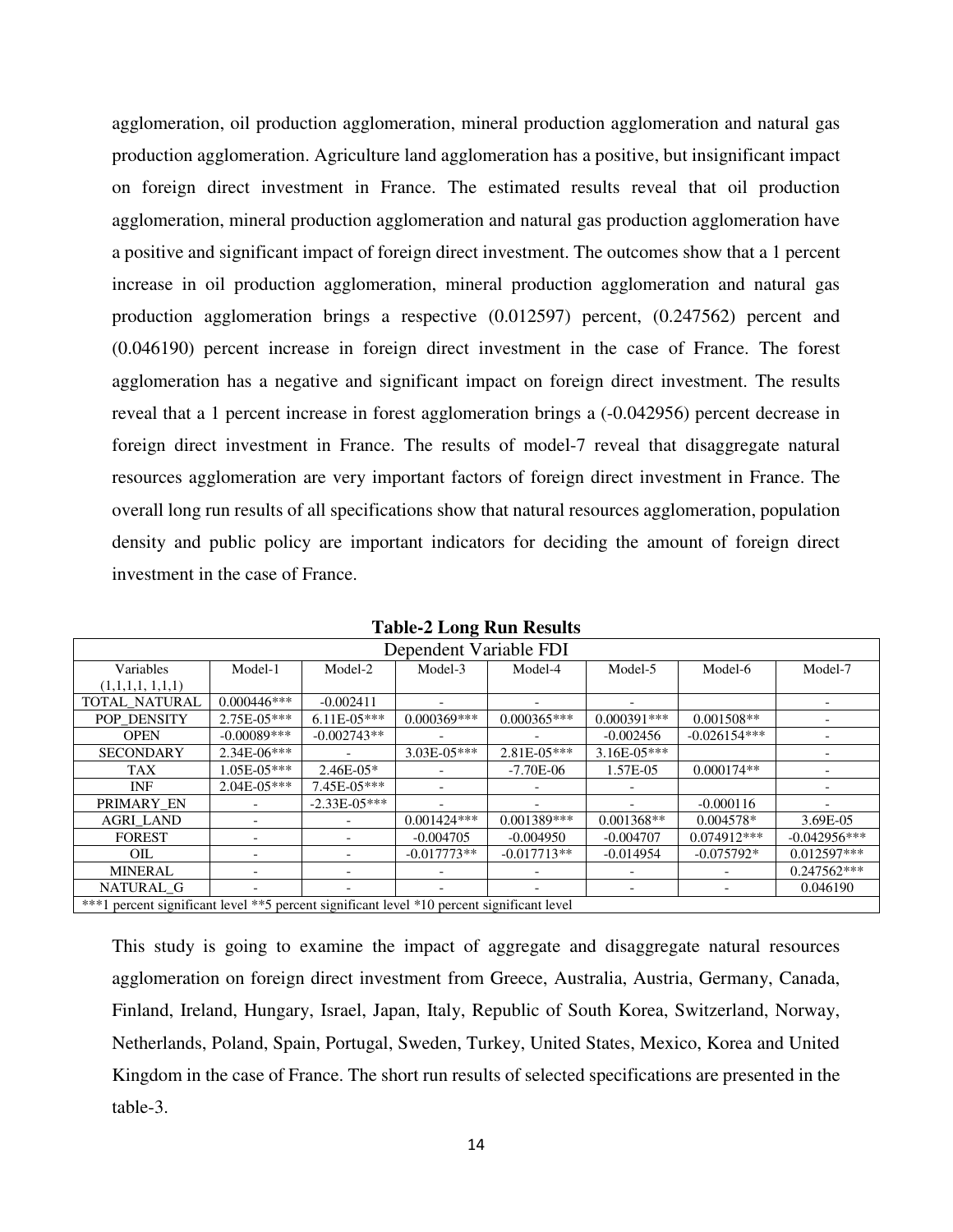**Model-1:** The short run results of the model-1 show that total natural resources agglomeration, taxes and trade openness have an insignificant impact on foreign direct investment. Population density has a positive and significant effect on foreign direct investment in France. The results reveal that inflation has a negative and significant relationship with foreign direct investment in the case France. ECM explains the speed of adjustment from short run to long run. The value of ECM must be negative and significant for convergence. The ECM results of a first specification reveal that short runs converge in the long run. The coefficient of ECM shows that short run needs around 5 years and 9 months to converge in the long run.

**Model-2:** The short run results show that the total natural resources agglomeration, trade openness and taxes have an insignificant relationship with foreign direct investment. The estimated results show that population density has a positive and significant impact on foreign direct investment in France. The short run outcomes reveal that inflation and primary education have a negative and significant impact on foreign direct investment in the case of France. The values of ECM reveal that short run needs around 7 years and 7 months to converge in the long run.

**Model-3:** The results of the third specification show that population density and forest agglomeration have a positive and significant short run impact on foreign direct investment in France. Secondary education and oil production agglomeration have a negative and significant short run relationship with foreign direct investment in France. The outcomes show that agriculture land agglomeration has an insignificant short run impact on foreign direct investment in France. The estimated outcomes of ECM reveal that short run needs 7 years and 9 months to converge in the long run.

**Model-4:** The short run results of the fourth specification reveal that population density and forest agglomeration have a positive and significant relationship with foreign direct investment. Agriculture land agglomeration and taxes have an insignificant impact on foreign direct investment in the case of France. Secondary education and oil production agglomeration are depressing foreign direct investment in the short run. The estimated ECM shows that short run needs around 7 years and 9 months to converge in the long run.

**Model-5:** The results of the fifth specification show that population density has a positive and significant short run impact on foreign direct investment in the case of France. Taxes, trade openness and forest agglomeration have an insignificant short run relationship with foreign direct investment. The estimated short run results show that secondary education and oil production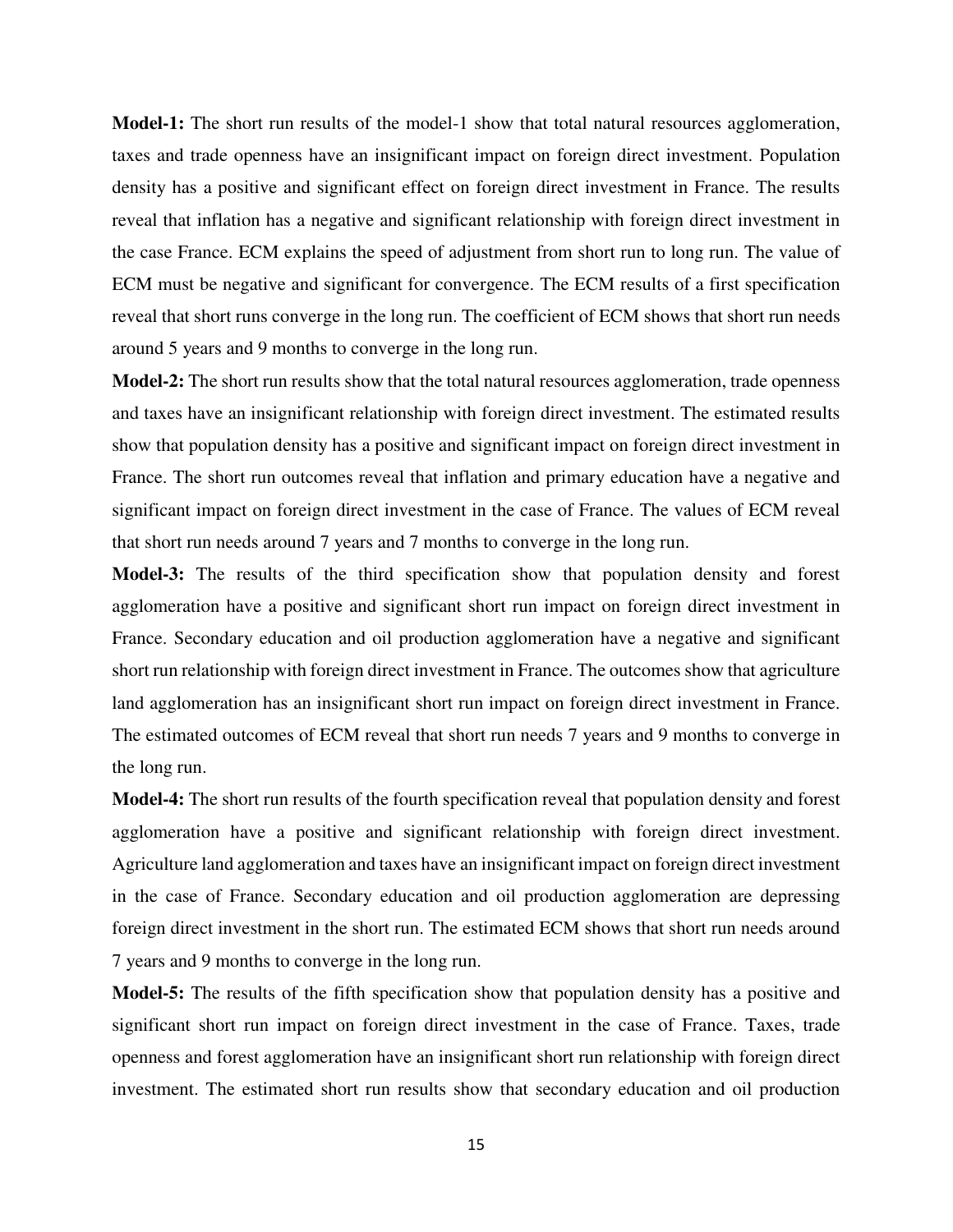agglomeration have a negative and significant impact on foreign direct investment in the case of France. The calculated coefficient of ECM reveals that short run needs 7 years and 6 months to converge in the long run.

**Model-6:** The short run results of the sixth specification reveal that population density, trade openness, agriculture land agglomeration and forest agglomeration have a positive and significant impact on foreign direct investment in France. Taxes have an insignificant relationship with foreign direct investment. Secondary education and oil production agglomeration have a negative and significant impact on foreign direct investment in the case of France. The results of ECM reveal that short run needs around 16 years and 7 months to converge in the long run.

**Model-7:** The results of the seventh specification show that forest agglomeration and mineral agglomeration have a positive and significant impact on foreign direct investment in France. Agriculture land agglomeration and natural gas production agglomeration have an insignificant influence on foreign direct investment in the case of France. Oil production agglomeration has a negative and significant relationship with foreign direct investment. The outcomes of ECM show that short run needs around 14 years and 4 months to converge in the long run.

The overall short run results show that all the selected specifications are theoretically correct and converge in the long run. The estimated results show that oil production agglomeration is negatively impacting foreign direct investment. In short run agriculture land agglomeration has an insignificant role in deciding foreign direct investment in France. Population density is a more effective factor for enhancing foreign direct investment.

| Variables                                                                                   | Model-1          | Model-2                  | Model-3         | Model-4         | Model-5         | Model-6        | Model-7        |
|---------------------------------------------------------------------------------------------|------------------|--------------------------|-----------------|-----------------|-----------------|----------------|----------------|
| (1,1,1,1,1,1,1)                                                                             |                  |                          |                 |                 |                 |                |                |
| TOTAL NATURAL                                                                               | $-0.000564$      | 0.000875                 |                 |                 |                 |                |                |
| POP DENSITY                                                                                 | $0.000204**$     | $0.000227***$            | $0.000342**$    | $0.000356**$    | $0.000359**$    | $0.000561***$  |                |
| <b>OPEN</b>                                                                                 | 0.000516         | 0.000607                 |                 |                 | 7.52E-05        | $0.000566**$   |                |
| <b>SECONDARY EN</b>                                                                         | $-6.72E - 06**$  |                          | $-8.18E - 06**$ | $-7.94E - 06**$ | $-8.51E - 06**$ | $-1.68E-05*$   |                |
| <b>TAX</b>                                                                                  | 5.87E-08         | 5.78E-06                 |                 | 3.32E-06        | 3.14E-06        | 1.18E-05       |                |
| <b>INF</b>                                                                                  | $-5.21E - 05***$ | $-6.29E - 05**$          |                 |                 |                 |                |                |
| PRIMARY EN                                                                                  |                  | $-1.69E - 0.5***$        |                 |                 |                 |                |                |
| <b>AGRI LAND</b>                                                                            |                  |                          | $-5.27E-05$     | $-6.67E-05$     | $-4.55E-05$     | $0.000669***$  | $-9.66E-05$    |
| <b>FOREST</b>                                                                               |                  |                          | $0.003445**$    | $0.003684**$    | 0.003716        | $0.006482***$  | $0.002984**$   |
| OIL                                                                                         |                  | $\overline{\phantom{0}}$ | $-0.013639***$  | $-0.013983***$  | $-0.014172***$  | $-0.017103***$ | $-0.007343***$ |
| <b>MINERAL</b>                                                                              |                  |                          |                 |                 |                 |                | $0.019103**$   |
| NATURAL G                                                                                   |                  |                          |                 |                 |                 |                | 0.002043       |
| <b>ECM</b>                                                                                  | $-0.173701$ ***  | $-0.136411***$           | $-0.135799$ *** | $-0.133833***$  | $-0.130537***$  | $-0.059787***$ | $-0.069857***$ |
| ***1 percent significant level ***5 percent significant level *10 percent significant level |                  |                          |                 |                 |                 |                |                |

**Table-3 Short Run Results**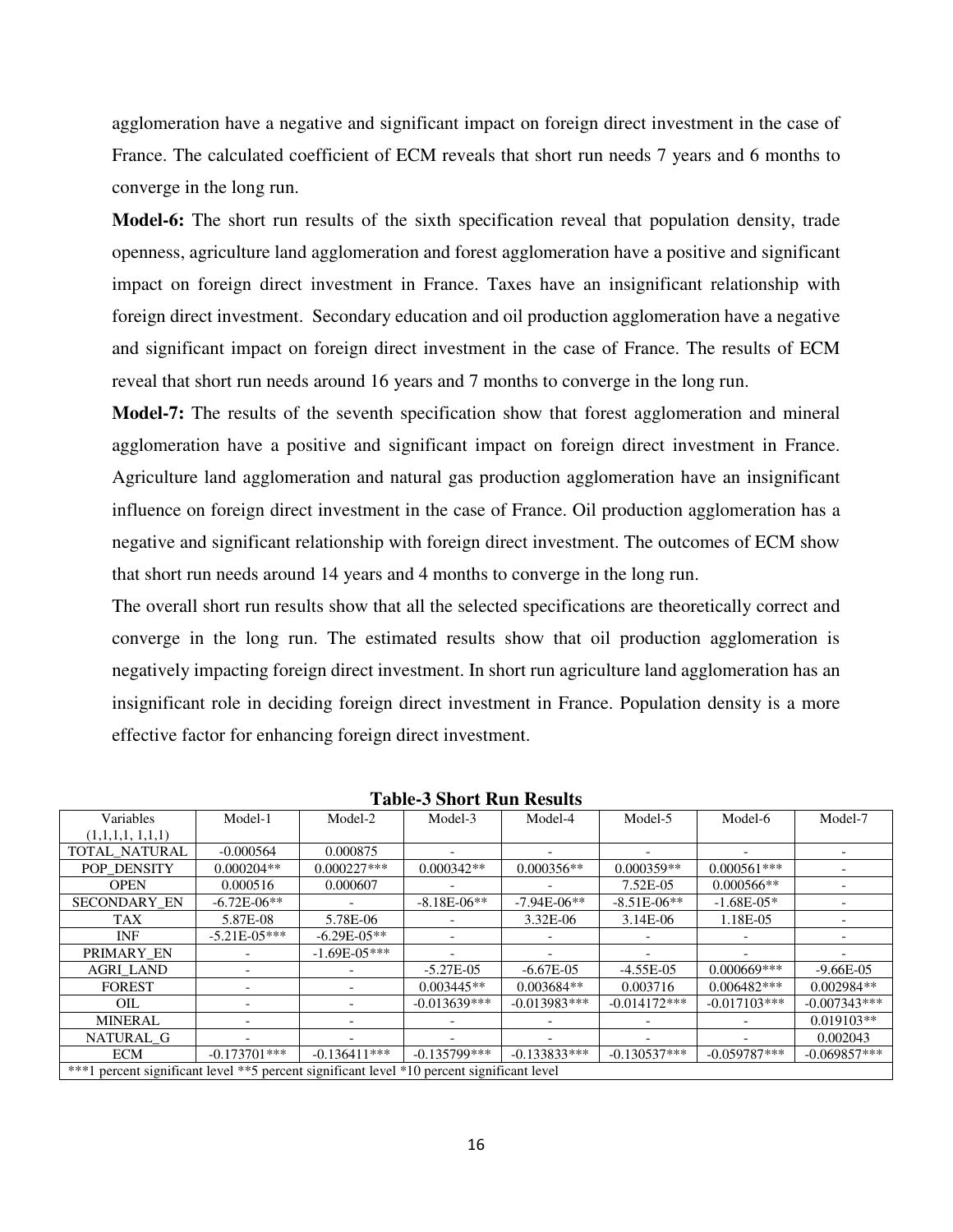#### **Conclusions**

This study is examining the impact of aggregate and disaggregate natural resources agglomeration on foreign direct investment from Greece, Australia, Austria, Germany, Canada, Finland, Ireland, Hungary, Israel, Japan, Italy, Republic of South Korea, Switzerland, Norway, Netherlands, Poland, Spain, Portugal, Sweden, Turkey, United States, Mexico, Korea and United Kingdom in the case of France over the period of 1989 to 2012. This study uses seven different model specifications for empirical analysis. This study uses foreign direct investment as the dependent variable. The total natural resource agglomeration is measured with the help of an index of total natural resources as independent variables. Population density, trade openness, secondary education, taxes, inflation rate, primary education, agriculture land agglomeration, forest agglomeration, oil production agglomeration, mineral production agglomeration and natural gas production agglomeration are selected as explanatory variables for seven specifications. This study has used Hadri Z-stat and Heteroscedastic Consistent Z-stat for unit root analysis. Panel ARDL is used for examining the long run and short run relationship among the selected specifications. The results of a first specification reveal that total natural resources agglomeration population density, secondary education, inflation rate and public policy are enhancing foreign direct investment whereas trade openness is depressing foreign direct investment in France. The results of the second specification reveal that in the presence of the primary education, total natural resources agglomeration is playing an insignificant role in deciding foreign direct investment in France. Trade openness and primary education have a negative and significant impact on foreign direct investment. Population density, public policy and inflation are enhancing foreign direct investment following the second specification. Third, fourth, fifth, sixth and seventh specifications are used for disaggregated natural resource agglomeration analysis. The results of third specification reveal that population density, secondary education and agriculture land agglomeration are enhancing foreign direct investment in France. Forest agglomeration and oil production agglomeration are discouraging foreign direct investment in the case of France. The results of fourth specification show that population density, secondary education and agriculture land agglomeration are increasing foreign direct investment. Public policy has an insignificant impact on foreign direct investment. Oil production agglomeration and forest agglomeration are depressing foreign direct investment in France. The fifth specification shows that population density, secondary education and agriculture land agglomeration have a positive and significant impact on foreign direct investment in the case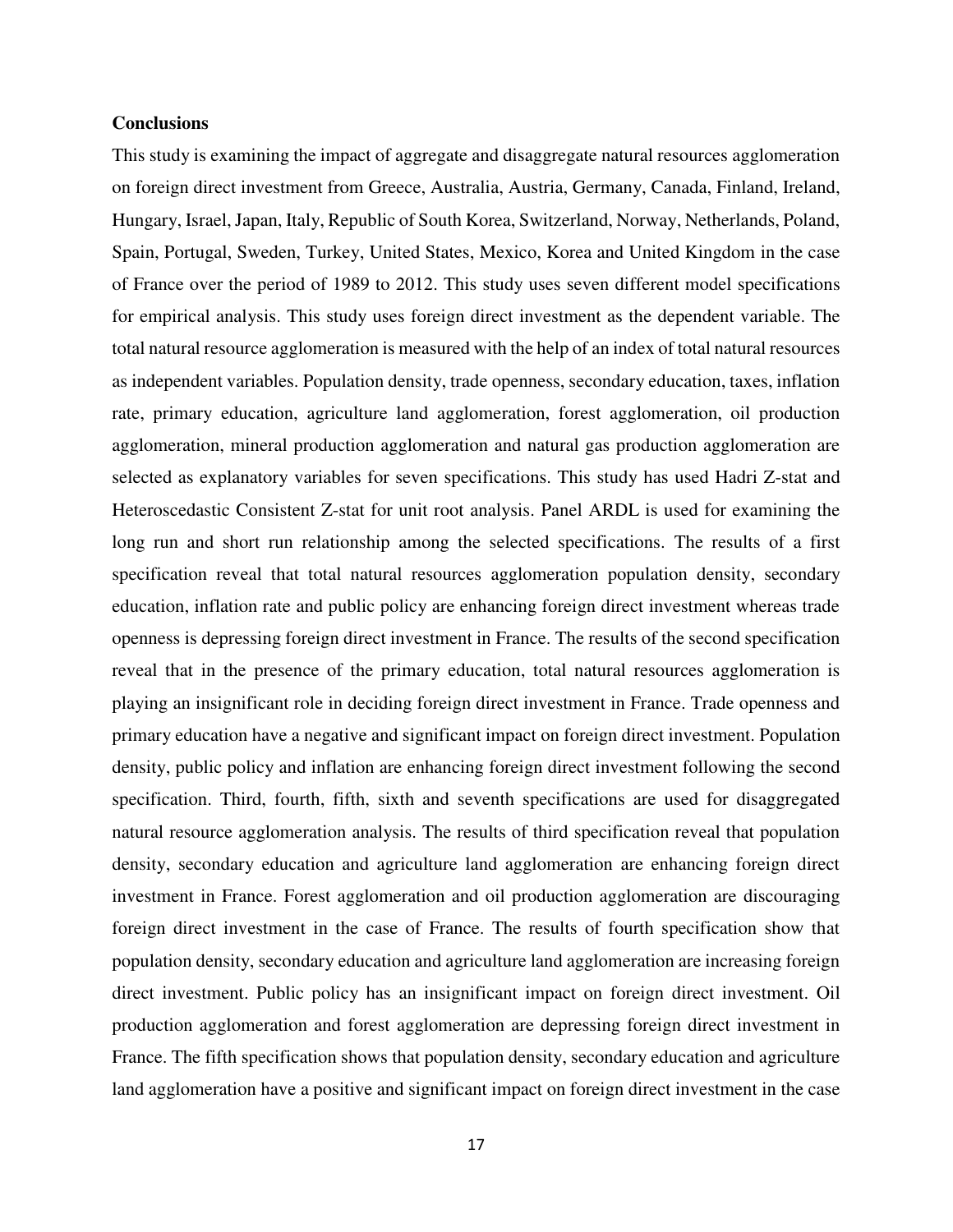of France. The estimates show that trade openness, public policy, primary education, forest agglomeration and oil production agglomeration have an insignificant impact on foreign direct investment. The sixth specification reveals that population density, public policy, agriculture land agglomeration and forest agglomeration are enhancing foreign direct investment, whereas trade openness and oil production agglomeration are discouraging foreign direct investment in France. The seventh specification shows that oil production agglomeration and mineral production agglomeration have a positive and significant impact on foreign direct investment. Oil production has a negative and significant impact on foreign direct investment.

The results show that population density is a key indicator of foreign direct investment, so the French government should encourage population growth. As the current population growth of France and many developed countries is below the replacement rate. Total natural resources agglomeration is encouraging foreign direct investment. Therefore, developed countries like France encourage the improvement of natural resources. Agriculture land agglomeration, oil production agglomeration and mineral production agglomeration are the inputs of many economic activities. This shows that, for higher amount of foreign direct investment, natural resources agglomeration must be encouraged.

#### **References**

Acs, Z. J., & Szerb, L. (2007). Entrepreneurship, economic growth and public policy. *Small business economics*, *28*(2-3), 109-122.

Agarwal, J. P. (1980). Determinants of foreign direct investment: A survey. *Weltwirtschaftliches Archiv*, *116*(4), 739-773.

Ali, A., & Zulfiqar, K. (2018). An Assessment of Association between Natural Resources Agglomeration and Unemployment in Pakistan. *Pakistan Vision*, *19*(1), 110-126.

Ancharaz, V. D. (2003). Determinants of trade policy reform in sub‐Saharan Africa. *journal of African economies*, *12*(3), 417-443.

Arthur, W. B. (1990). Positive feedbacks in the economy. *Scientific american*, *262*(2), 92-99.

Arthur, W. B. (1994). *Increasing returns and path dependence in the economy*. University of Michigan Press.

Artige, L., & Nicolini, R. (2006). Evidence on the determinants of foreign direct investment: the case of three European regions.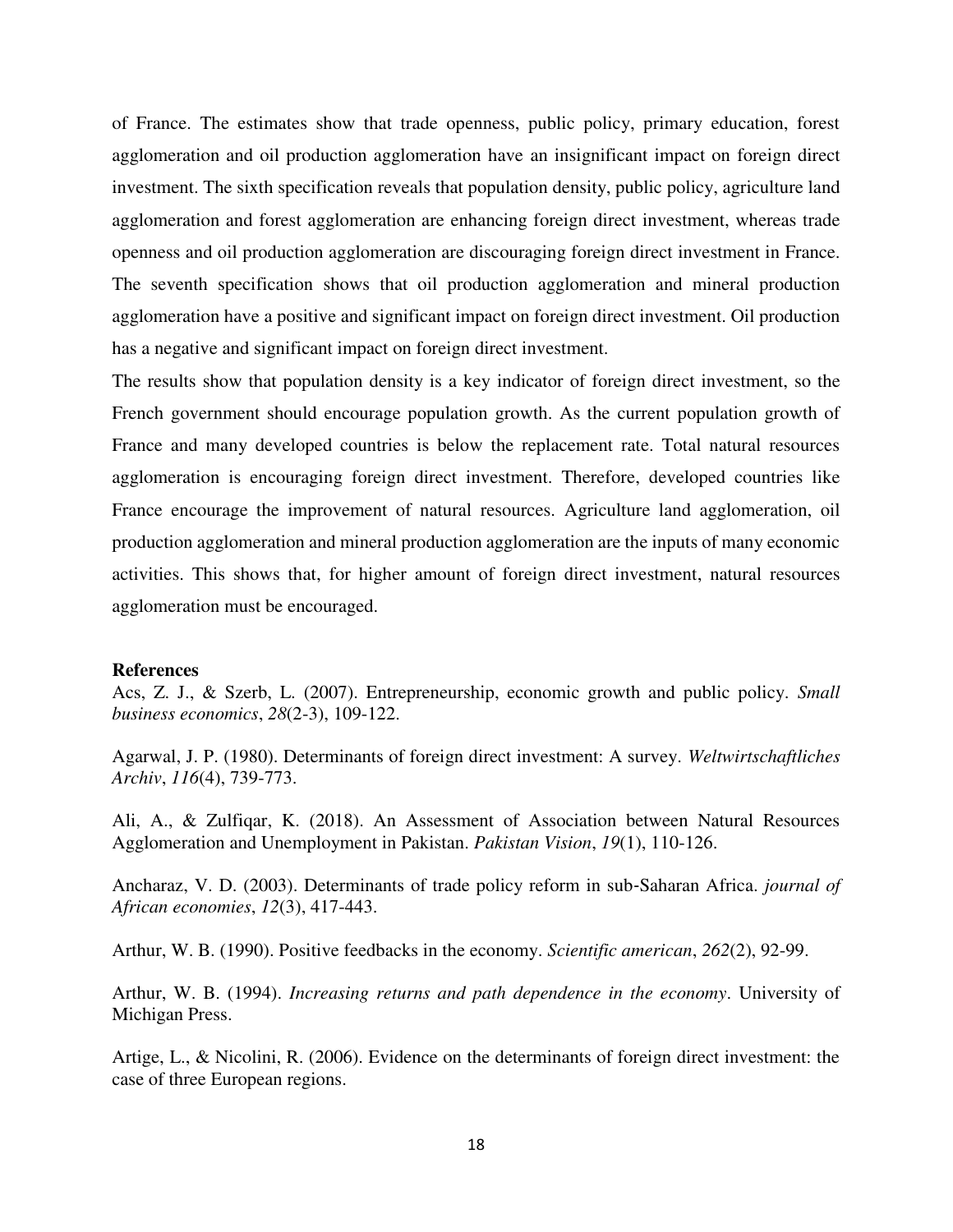Asiedu, E. (2006). Foreign direct investment in Africa: The role of natural resources, market size, government policy, institutions and political instability. *World economy*, *29*(1), 63-77.

Azam, M. (2010). Economic determinants of foreign direct investment in Armenia, Kyrgyz Republic and Turkmenistan: theory and evidence. *Eurasian Journal of Business and Economics*, *3*(6), 27-40.

Baldwin, R. E., & Martin, P. (1999). *Two waves of globalisation: superficial similarities, fundamental differences* (No. w6904). National Bureau of Economic Research.

Bandera, V. N., & White, J. T. (1968). US direct investments and domestic markets in Europe. *Economia Internazionale*, *21*(1), 117-233.

Barro, R. J. (1990). Government spending in a simple model of endogeneous growth. *Journal of political economy*, *98*(5, Part 2), S103-S125.

Bellak, C., & Leibrecht, M. (2009). Do low corporate income tax rates attract FDI? Evidence from Central-and East European countries. *Applied Economics*, *41*(21), 2691-2703.

Betz, M. R., Partridge, M. D., Farren, M., & Lobao, L. (2015). Coal mining, economic development, and the natural resources curse. *Energy Economics*, *50*, 105-116.

Bevan, A. A., & Estrin, S. (2004). The determinants of foreign direct investment into European transition economies. *Journal of comparative economics*, *32*(4), 775-787.

Billington, N. (1999). The location of foreign direct investment: an empirical analysis. *Applied economics*, *31*(1), 65-76.

Carlton, D. W. (1983). The location and employment choices of new firms: An econometric model with discrete and continuous endogenous variables. *The Review of Economics and Statistics*, 440- 449.

Cassou, S. P. (1997). The link between tax rates and foreign direct investment. *Applied Economics*, *29*(10), 1295-1301.

Chakrabarti, A. (2001). The determinants of foreign direct investments: Sensitivity analyses of cross‐country regressions. *kyklos*, *54*(1), 89-114.

Culem, C. G. (1988). The locational determinants of direct investments among industrialized countries. *European economic review*, *32*(4), 885-904.

Darley, W. K. (2012). Increasing Sub-Saharan Africa's share of foreign direct investment: Public policy challenges, strategies, and implications. *Journal of African Business*, *13*(1), 62-69.

David, P. A., & Rosenbloom, J. L. (1990). Marshallian factor market externalities and the dynamics of industrial localization. *Journal of urban Economics*, *28*(3), 349-370.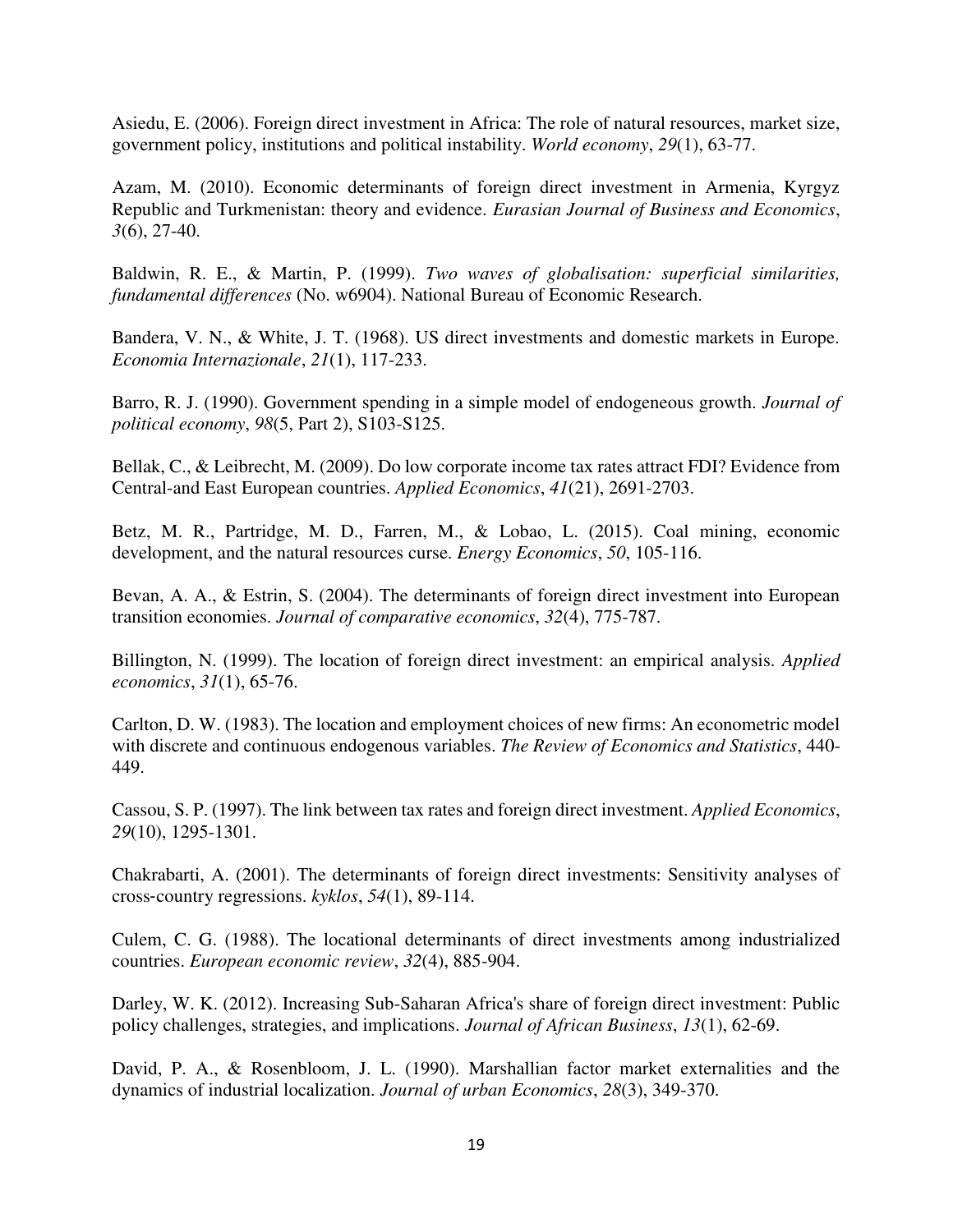De Gregorio, J. (2005). The role of foreign direct investment and natural resources in economic development. In *Multinationals and Foreign Investment in Economic Development* (pp. 179-197). Palgrave Macmillan, London.

Demirhan, E., & Masca, M. (2008). Determinants of foreign direct investment flows to developing countries: a cross-sectional analysis. *Prague economic papers*, *4*(4), 356-369.

Devereux, M. P., & Griffith, R. (1998). Taxes and the Location of Production: Evidence from a Panel of US Multinationals. *Journal of public Economics*, *68*(3), 335-367.

Dunning, J. H. (1998). Location and the multinational enterprise: a neglected factor? *Journal of international business studies*, *29*(1), 45-66.

Ebeke, C. H., & Etoundi, S. M. N. (2017). The Effects of Natural Resources on Urbanization, Concentration, and Living Standards in Africa. *World Development*, *96*, 408-417.

Edwards, S. (1990). *Capital flows, foreign direct investment, and debt-equity swaps in developing countries* (No. w3497). National Bureau of Economic Research.

Farhadi, M., Islam, M. R., & Moslehi, S. (2015). Economic freedom and productivity growth in resource-rich economies. *World Development*, *72*, 109-126.

Friedman, J., Gerlowski, D. A., & Silberman, J. (1992). What attracts foreign multinational corporations? Evidence from branch plant location in the United States. *Journal of Regional science*, *32*(4), 403-418.

Gastanaga, V. M., Nugent, J. B., & Pashamova, B. (1998). Host country reforms and FDI inflows: How much difference do they make?. *World development*, *26*(7), 1299-1314.

Grubert, H., & Mutti, J. (1991). Taxes, tariffs and transfer pricing in multinational corporate decision making. *The Review of economics and Statistics*, *73*(2), 285-293.

Guimaraes, P., Figueiredo, O., & Woodward, D. (2000). Agglomeration and the location of foreign direct investment in Portugal. *Journal of Urban Economics*, *47*(1), 115-135.

Hadri, K. (2000). Testing for stationarity in heterogeneous panel data. *The Econometrics Journal*, *3*(2), 148-161.

Hansen, E. R. (1987). Industrial location choice in Sao Paulo, Brazil: a nested logit model. *Regional science and Urban economics*, *17*(1), 89-108.

Hartman, D. G. (1984). Tax policy and foreign direct investment in the United States. *National Tax Journal (pre-1986)*, *37*(4), 475.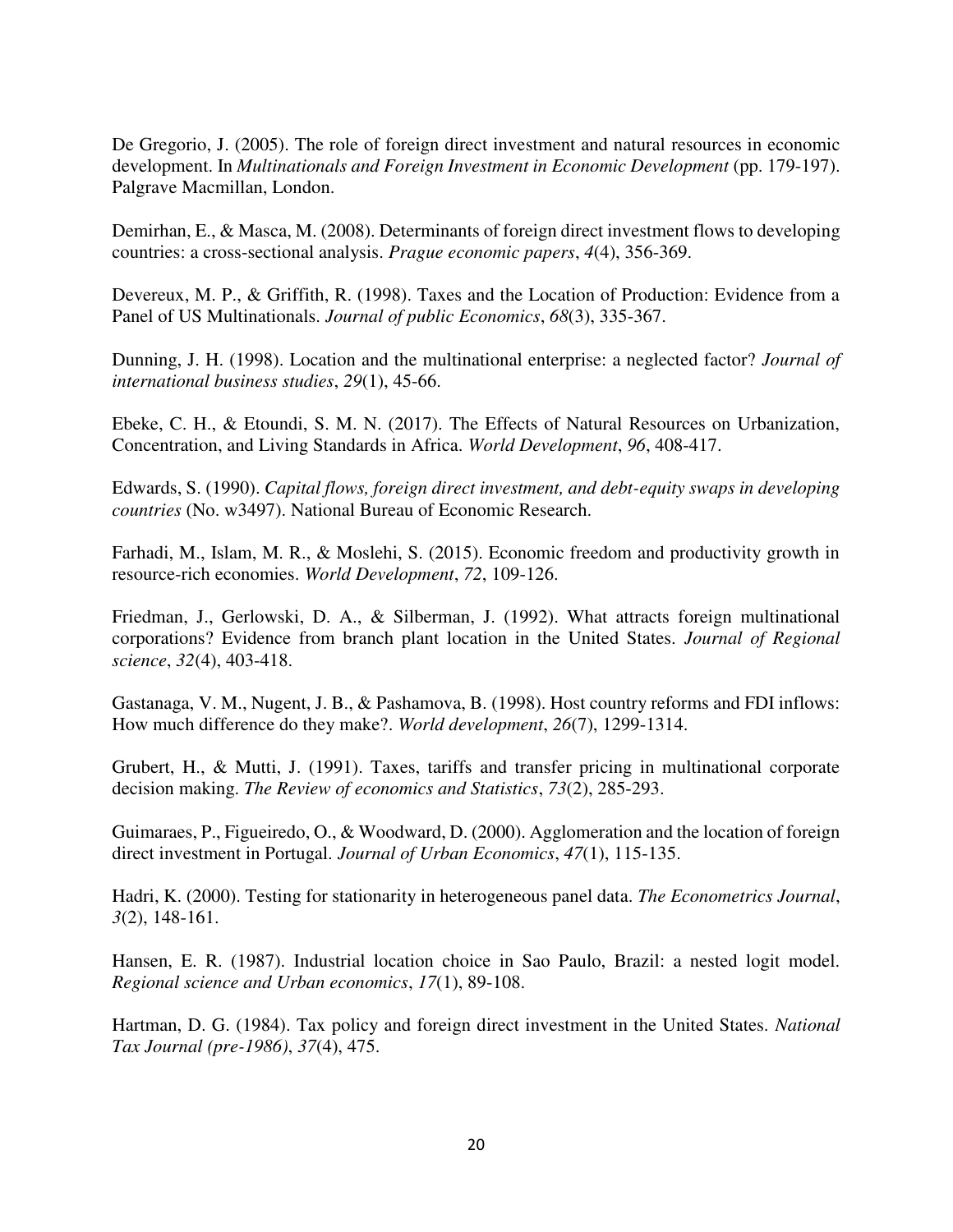Head, C. K., Ries, J. C., & Swenson, D. L. (1999). Attracting foreign manufacturing: Investment promotion and agglomeration. *Regional Science and Urban Economics*, *29*(2), 197-218.

Head, K., & Ries, J. (1996). Inter-city competition for foreign investment: static and dynamic effects of China's incentive areas. *Journal of Urban Economics*, *40*(1), 38-60.

Head, K., Ries, J., & Swenson, D. (1995). Agglomeration benefits and location choice: Evidence from Japanese manufacturing investments in the United States. *Journal of international economics*, *38*(3-4), 223-247.

Henderson, J. V., & Kuncoro, A. (1996). Industrial centralization in Indonesia. *The World Bank Economic Review*, *10*(3), 513-540.

Hines Jr, J. R., & Rice, E. M. (1994). Fiscal paradise: Foreign tax havens and American business. *The Quarterly Journal of Economics*, *109*(1), 149-182.

Itaki, M. (1991). A critical assessment of the eclectic theory of the multinational enterprise. *Journal of International Business Studies*, *22*(3), 445-460.

Jackson, S., & Markowski, S. (1995). The Attractiveness of Countries to Foreign Direct Investment—Implications for the Asia-Pacific Region. *Journal of world trade*, *29*(5), 159-179.

Jordaan, J. C. (2004). *Foreign direct investment and neighbouring influences* (Doctoral dissertation, University of Pretoria).

Jović, S., Maksimović, G., & Jovović, D. (2016). Appraisal of natural resources rents and economic development. *Resources Policy*, *50*, 289-291.

Kemsley, D. (1998). The effect of taxes on production location. *Journal of Accounting Research*, *36*(2), 321-341.

Kravis, I. B., & Lipsey, R. E. (1982). The location of overseas production and production for export by US multinational firms. *Journal of international economics*, *12*(3-4), 201-223.

Krugman, P. (1991). Increasing returns and economic geography. *Journal of political economy*, *99*(3), 483-499.

Leite, M. C., & Weidmann, J. (1999). *Does mother nature corrupt: Natural resources, corruption, and economic growth*. International Monetary Fund.

Liargovas, P. G., & Skandalis, K. S. (2012). Foreign direct investment and trade openness: The case of developing economies. *Social indicators research*, *106*(2), 323-331.

Lim, D. (1983). Fiscal incentives and direct foreign investment in less developed countries. *The Journal of Development Studies*, *19*(2), 207-212.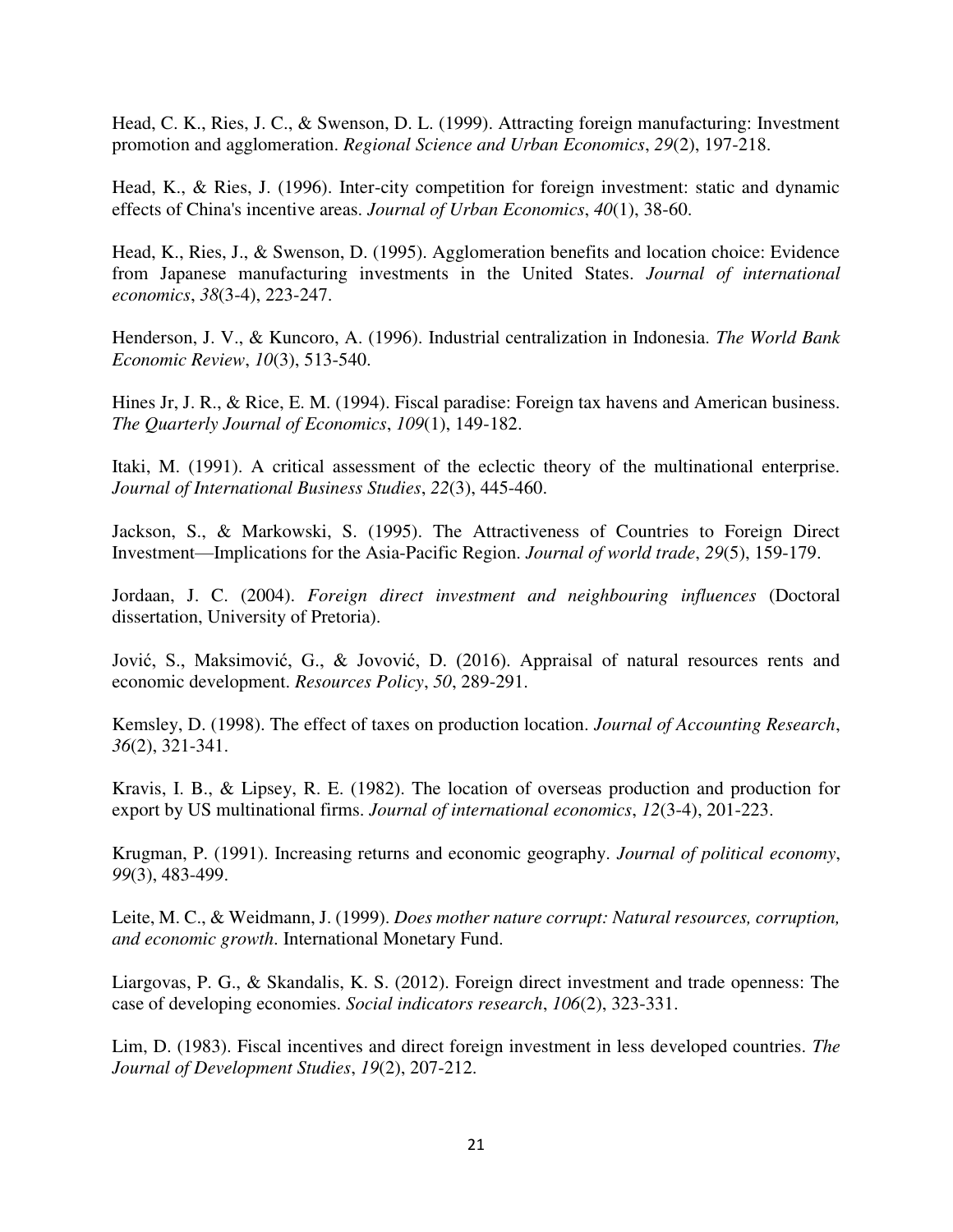Loree, D. W., & Guisinger, S. E. (1995). Policy and non-policy determinants of US equity foreign direct investment. *Journal of International Business Studies*, *26*(2), 281-299.

Lunn, J. (1980). Determinants of US direct investment in the EEC: Further evidence. *European economic review*, *13*(1), 93-101.

Marr, A. (1997). Foreign direct investment flows to low-income countries: a review of the evidence. *Overseas Development Institute Briefing Paper. London*.

Marshall, A. (1890). *Some aspects of competition*. Harrison and Sons.

Marshall, A., & Marshall, M. P. (1920). *The economics of industry*. Macmillan and Company.

McFadden, D. (1974). The measurement of urban travel demand. *Journal of public economics*, *3*(4), 303-328.

Nigh, D. (1985). The effect of political events on United States direct foreign investment: A pooled time-series cross-sectional analysis. *Journal of International Business Studies*, *16*(1), 1-17.

Ning, Y., & Reed, M. R. (1995). Locational determinants of the US direct foreign investment in food and kindred products. *Agribusiness*, *11*(1), 77-85.

OECD (2007). *OECD territorial reviews: competitive cities: a new entrepreneurial paradigm in spatial development*. Publications de l'OCDE, 2007.

Pärletun, J. (2008). The determinants of foreign direct investment: A regional analysis with focus on Belarus.

Parry, T. G. (1985). Internalisation as a general theory of foreign direct investment: A critique. *Weltwirtschaftliches Archiv*, *121*(3), 564-569.

Pesaran, M. H., Shin, Y., & Smith, R. P. (1999). Pooled mean group estimation of dynamic heterogeneous panels. *Journal of the American Statistical Association*, *94*(446), 621-634.

Porcano, T. M., & Price, C. E. (1996). The effects of government tax and nontax incentives on foreign direct investment. *Multinational Business Review*, *4*(1), 9.

Rolfe, R. J., & White, R. A. (1992). Investors' assessment of the importance of tax incentives in locating foreign export-oriented investment: An exploratory study. *The Journal of the American Taxation Association*, *14*(1), 39.

Root, F. R., & Ahmed, A. A. (1979). Empirical determinants of manufacturing direct foreign investment in developing countries. *Economic development and cultural change*, *27*(4), 751-767.

Schlager, E., & Ostrom, E. (1992). Property-rights regimes and natural resources: a conceptual analysis. *Land economics*, 249-262.